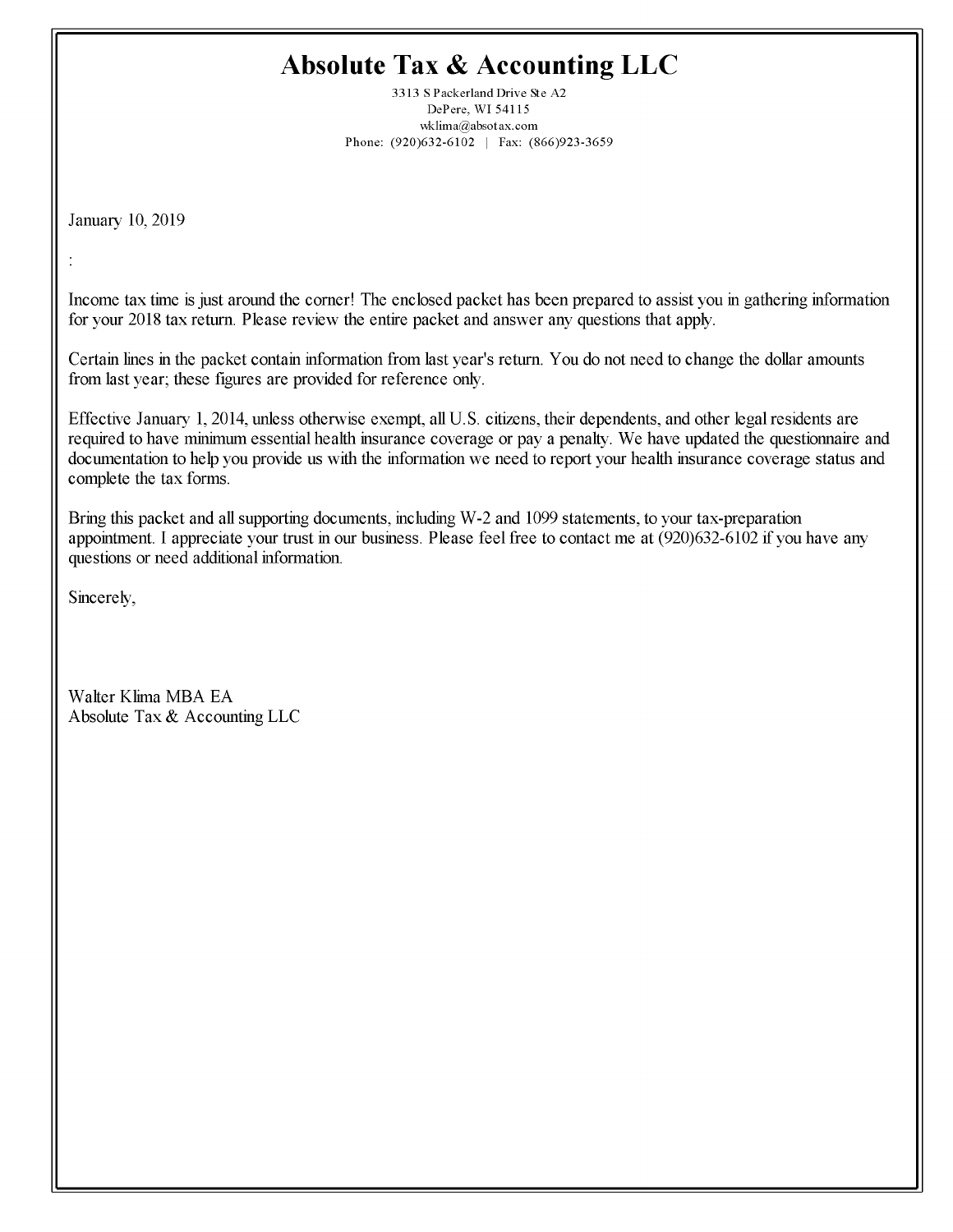# **Absolute Tax & Accounting LLC**

3313 S Packerland Drive Ste A2 DePere, WI 54115 wklima@absotax.com Phone: (920)632-6102 | Fax: (866)923-3659

January 10, 2019

Your privacy is important to us. Please read the following privacy policy.

We collect nonpublic personal information about you from various sources, including:

\* Interviews regarding your tax situation

\* Applications, organizers, or other documents that supply such information as your name, address, telephone number, Social Security Number, number of dependents, income, and other tax-related data

\* Tax-related documents you provide that are required for processing tax returns, such as Forms W-2, 1099R, 1099-INT and 1099-DIV, and stock transactions

We do not disclose any nonpublic personal information about our clients or former clients to anyone, except as requested by our clients or as required by law.

We restrict access to personal information concerning you, except to our employees who need such information in order to provide products or services to you. We maintain physical, electronic, and procedural safeguards that comply with federal regulations to guard your personal information.

If you have any questions about our privacy policy, please contact us.

Sincerely.

Walter Klima MBA EA Absolute Tax & Accounting LLC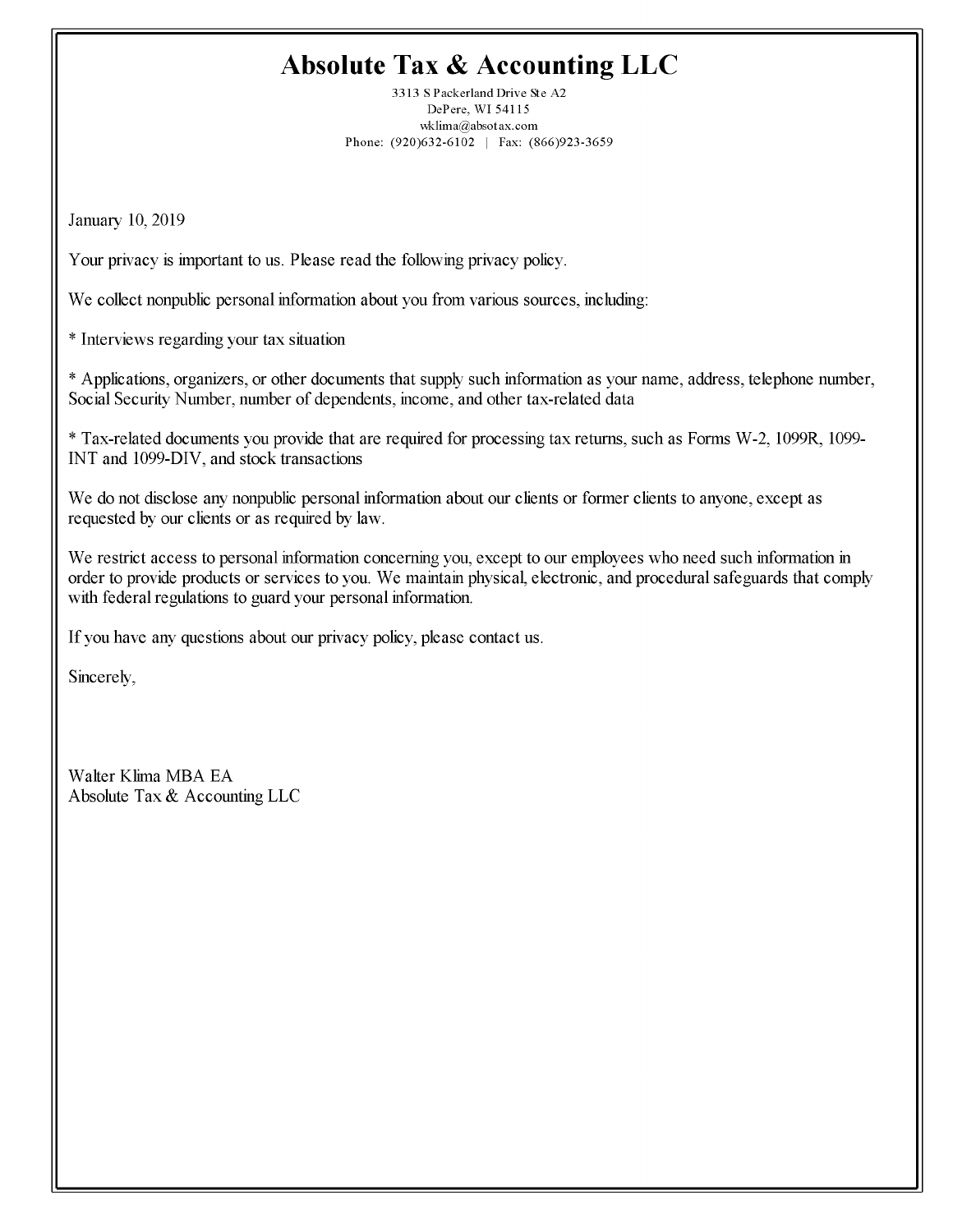## **Absolute Tax & Accounting LLC**

3313 S Packerland Drive Ste A2 DePere, WI 54115 wklima@absotax.com Phone: (920)632-6102 | Fax: (866)923-3659

January 10, 2019

Subject: Preparation of Your 2018 Tax Returns

Thank you for choosing Absolute Tax & Accounting LLC to assist you with your 2018 taxes. This letter confirms the terms of our engagement with you and outlines the nature and extent of the services we will provide.

We will prepare your 2018 federal and state income tax returns. We will depend on you to provide the information we need to prepare complete and accurate returns. We may ask you to clarify some items but will not audit or otherwise verify the data you submit.

It is your responsibility to provide all the information required for the preparation of complete and accurate returns. You should retain all the documents, cancelled checks and other data that form the basis of these returns. These may be necessary to prove the accuracy and completeness of the returns to a taxing authority. You have the final responsibility for the income tax returns and, therefore, you should review them carefully before you sign them.

We will perform accounting services only as needed to prepare your tax returns. Our work will not include procedures to find defalcations or other irregularities. Accordingly, our engagement should not be relied upon to disclose errors, fraud, or other illegal acts, though it may be necessary for you to clarify some of the information you submit. We will, of course, inform you of any material errors, fraud, or other illegal acts we discover.

The law imposes penalties when taxpayers underestimate their tax liability. Please call us if you have concerns about such penalties.

Should we encounter instances of unclear tax law, or of potential conflicts in the interpretation of the law, we will outline the reasonable courses of action and the risks and consequences of each. We will ultimately adopt, on your behalf, the alternative you select.

Our fee will be based on the time required at standard billing rates plus out-of-pocket expenses. Invoices are due and payable upon presentation. To the extent permitted by state law, an interest charge may be added to all accounts not paid within thirty (30) days.

We will return your original records to you at the end of this engagement. You should securely store these records, along with all supporting documents, canceled checks, etc., as these items may later be needed to prove accuracy and completeness of a return. We will retain copies of your records and our work papers for your engagement for three years, after which these documents will be destroyed.

Our engagement to prepare your 2018 tax returns will conclude with the delivery of the completed returns to you (if paper-filing), or your signature and our subsequent submittal of your tax return (if e-filing). If you have not selected to e-file your returns with our office, you will be solely responsible to file the returns with the appropriate taxing authorities. Review all tax-return documents carefully before signing them.

To affirm that this letter correctly summarizes your understanding of the arrangements for this work, please sign the enclosed copy of this letter in the space indicated and return it to us in the envelope provided.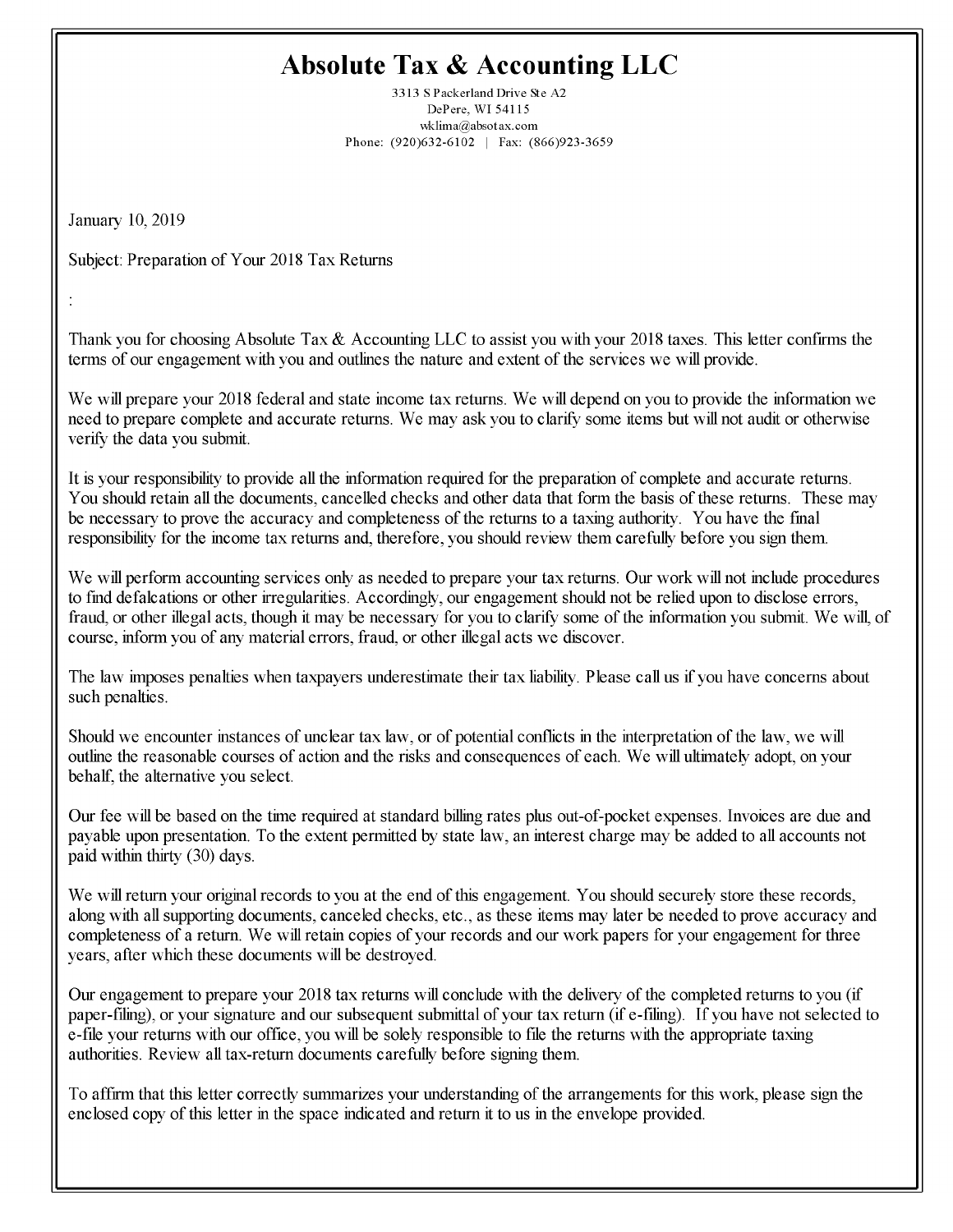We appreciate your confidence in us. Please call (920)632-6102 if you have questions.

Sincerely,

Walter Klima MBA EA Absolute Tax & Accounting LLC

(Both spouses must sign for preparation of joint returns.)

Accepted By:

Taxpayer

Spouse

Date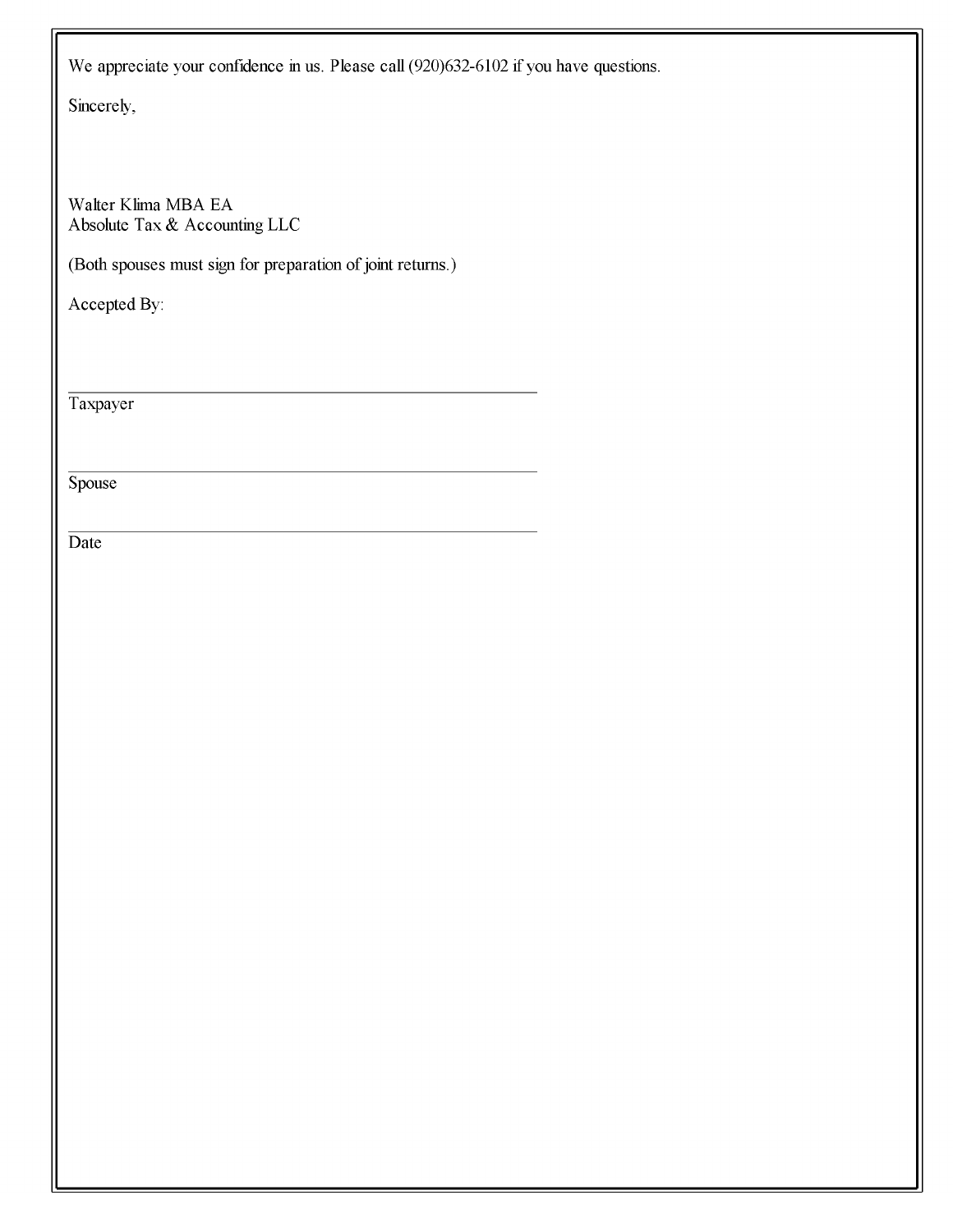| SEND A FRIEND!                                                                                                                                                                  |                                                                                                                                                                                                                                          |      |
|---------------------------------------------------------------------------------------------------------------------------------------------------------------------------------|------------------------------------------------------------------------------------------------------------------------------------------------------------------------------------------------------------------------------------------|------|
| Name                                                                                                                                                                            | Date                                                                                                                                                                                                                                     |      |
| One of the nicest compliments our clients can give us is a referral.<br>For each new paying client you refer to us, we will pay you \$20.<br>Thank you for your business.       |                                                                                                                                                                                                                                          |      |
| Absolute Tax & Accounting LLC<br>3313 S Packerland Drive Ste A2<br>DePere, WI 54115<br>$(920) 632 - 6102$<br>HAVE YOUR FRIENDS BRING THIS COUPON IN WITH THEIR TAX INFORMATION. | Your Name <u>________________________________</u><br>Address<br>Preparer's<br>Name Walter Klima MBA EA                                                                                                                                   |      |
| (subject to terms and conditions)                                                                                                                                               |                                                                                                                                                                                                                                          |      |
|                                                                                                                                                                                 |                                                                                                                                                                                                                                          | 2018 |
| SEND A FRIEND!                                                                                                                                                                  |                                                                                                                                                                                                                                          |      |
| Name                                                                                                                                                                            | Date                                                                                                                                                                                                                                     |      |
| One of the nicest compliments our clients can give us is a referral.<br>For each new paying client you refer to us, we will pay you \$20.<br>Thank you for your business.       |                                                                                                                                                                                                                                          |      |
| Absolute Tax & Accounting LLC<br>3313 S Packerland Drive Ste A2<br>DePere, WI 54115                                                                                             | Your Name and the contract of the contract of the contract of the contract of the contract of the contract of the contract of the contract of the contract of the contract of the contract of the contract of the contract of<br>Address |      |
| $(920) 632 - 6102$<br>HAVE YOUR FRIENDS BRING THIS COUPON IN WITH THEIR TAX INFORMATION.                                                                                        | Preparer's<br>Name Walter Klima MBA<br>ΕA                                                                                                                                                                                                |      |
| (subject to terms and conditions)                                                                                                                                               |                                                                                                                                                                                                                                          |      |
|                                                                                                                                                                                 |                                                                                                                                                                                                                                          | 2018 |
| SEND A FRIEND!                                                                                                                                                                  |                                                                                                                                                                                                                                          |      |
| Name                                                                                                                                                                            | Date                                                                                                                                                                                                                                     |      |
| One of the nicest compliments our clients can give us is a referral.<br>For each new paying client you refer to us, we will pay you \$20.<br>Thank you for your business.       |                                                                                                                                                                                                                                          |      |
| Absolute Tax & Accounting LLC<br>3313 S Packerland Drive Ste A2<br>DePere, WI 54115<br>$(920) 632 - 6102$                                                                       | Address<br>Preparer's<br>Name Walter Klima MBA EA                                                                                                                                                                                        |      |
| HAVE YOUR FRIENDS BRING THIS COUPON IN WITH THEIR TAX INFORMATION.                                                                                                              |                                                                                                                                                                                                                                          |      |

(subject to terms and conditions)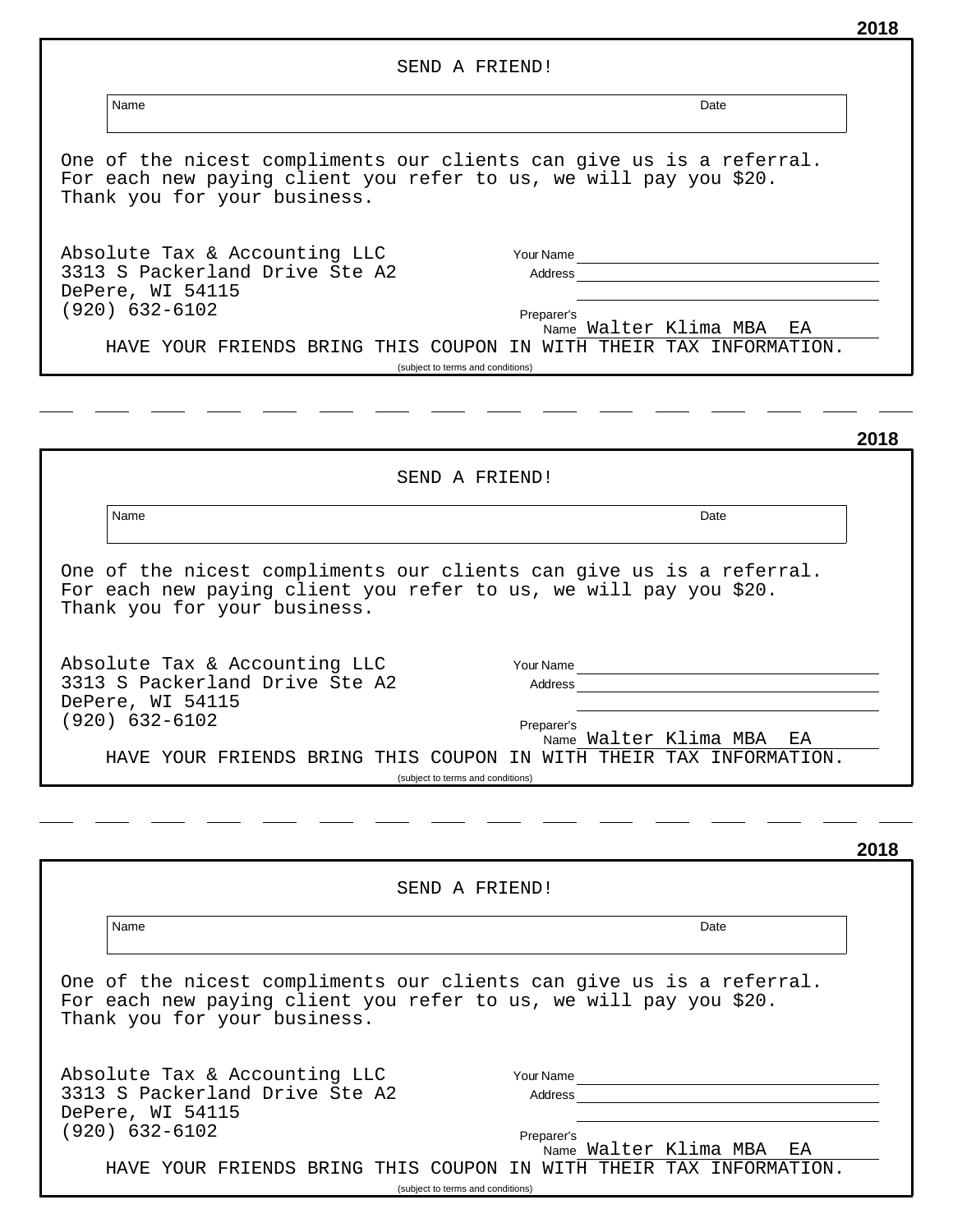| Name:                                                                                                                                                                                                                                                                  | SSN:<br>*** ** **** |
|------------------------------------------------------------------------------------------------------------------------------------------------------------------------------------------------------------------------------------------------------------------------|---------------------|
| <b>Checklist</b>                                                                                                                                                                                                                                                       |                     |
| This check list is provided to help you gather necessary information for us to prepare your 2018 income tax return. Return<br>this list, along with the supporting documentation, to our office and let us know of any significant changes from your 2017<br>tax year. |                     |
| Health Care Coverage (for each member of the household)<br>Health Insurance Statements (Forms 1095-A, 1095-B, 1095-C)<br>Any exemption certificates received from HHS giving you an exemption from having health insurance                                             |                     |
| Other Income (provide supporting documentation for income received for the following items)                                                                                                                                                                            |                     |
| Sale of assets or property                                                                                                                                                                                                                                             |                     |
| Cancellation of debt                                                                                                                                                                                                                                                   |                     |
| Other income ______                                                                                                                                                                                                                                                    |                     |
| Payments (provide supporting documentation for payments made for the following items)<br>Educator classroom expenses<br>Employee business expenses                                                                                                                     |                     |
| Contributions to a Health Savings Account                                                                                                                                                                                                                              |                     |
| Expenses related to work relocation<br>00000000000000000<br>Alimony                                                                                                                                                                                                    |                     |
| Student loan interest                                                                                                                                                                                                                                                  |                     |
| Tuition and fees for higher education                                                                                                                                                                                                                                  |                     |
| Expenses related to child or dependent care                                                                                                                                                                                                                            |                     |
| Contributions to a Retirement Savings Account                                                                                                                                                                                                                          |                     |
| Medical and dental expenses                                                                                                                                                                                                                                            |                     |
| Real estate taxes<br>Other state and local taxes                                                                                                                                                                                                                       |                     |
| Mortgage interest                                                                                                                                                                                                                                                      |                     |
| Investment interest                                                                                                                                                                                                                                                    |                     |
| <b>Cash Contributions</b>                                                                                                                                                                                                                                              |                     |
| Noncash Contributions                                                                                                                                                                                                                                                  |                     |
| Unreimbursed employee expenses                                                                                                                                                                                                                                         |                     |
| Investment expenses                                                                                                                                                                                                                                                    |                     |
| Gambling losses                                                                                                                                                                                                                                                        |                     |
| Other payments _                                                                                                                                                                                                                                                       |                     |
|                                                                                                                                                                                                                                                                        |                     |
|                                                                                                                                                                                                                                                                        |                     |
|                                                                                                                                                                                                                                                                        |                     |
|                                                                                                                                                                                                                                                                        |                     |
|                                                                                                                                                                                                                                                                        |                     |
|                                                                                                                                                                                                                                                                        |                     |
|                                                                                                                                                                                                                                                                        |                     |
|                                                                                                                                                                                                                                                                        |                     |
|                                                                                                                                                                                                                                                                        |                     |
|                                                                                                                                                                                                                                                                        |                     |
|                                                                                                                                                                                                                                                                        |                     |
|                                                                                                                                                                                                                                                                        |                     |
|                                                                                                                                                                                                                                                                        |                     |
|                                                                                                                                                                                                                                                                        |                     |
|                                                                                                                                                                                                                                                                        |                     |
|                                                                                                                                                                                                                                                                        |                     |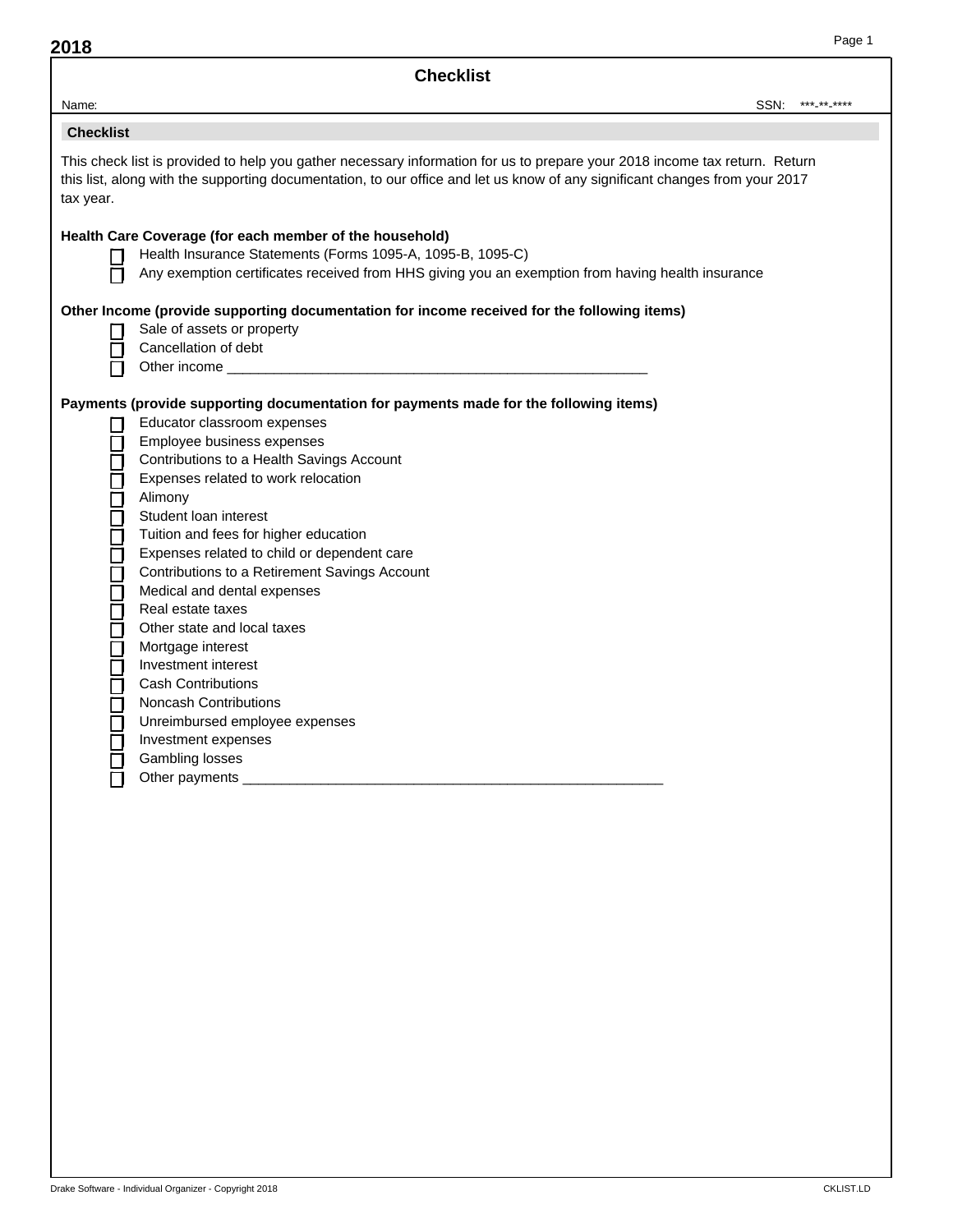| 2018                        | Page 2                                                                                                                                                      |
|-----------------------------|-------------------------------------------------------------------------------------------------------------------------------------------------------------|
|                             | Questionnaire                                                                                                                                               |
| Name:                       | SSN:<br>*** ** ****                                                                                                                                         |
| Questionnaire               |                                                                                                                                                             |
|                             |                                                                                                                                                             |
| <b>Sharing Economy</b>      |                                                                                                                                                             |
| Yes No                      |                                                                                                                                                             |
| П<br>LΙ                     | Did you receive income or incur expenses associated with car sharing (e.g., Lyft or Uber)?<br>If yes, attach Form 1099-MISC and Form 1099-K.                |
| H                           | Did you receive income or incur expenses associated with freelancing (e.g., Upwork or TaskRabbit)?<br>If yes, attach Form 1099-K or Form W-2.               |
| H                           | Did you receive income or incur expenses associated with fashion sharing (e.g., Poshmark or thredUP)?                                                       |
| $\perp$                     | If yes, provide documentation.<br>Did you receive income or incur expenses associated with crowdfunding (e.g., Kickstarter or Indiegogo)?                   |
|                             | If yes, attach Form 1099-K.                                                                                                                                 |
| $\mathsf{L}$                | Did you receive income or incur expenses associated with a short-term rental (e.g., Airbnb or HomeAway)?<br>If yes, provide documentation.                  |
| <b>Additional Questions</b> |                                                                                                                                                             |
| Yes No                      |                                                                                                                                                             |
| П<br>$\mathsf{L}$           | Did you receive income or incur expenses associated with a fantasy sport league?<br>If yes, provide documentation.                                          |
|                             | Did you incur gains or losses due to damaged or stolen property?                                                                                            |
|                             | Did you incur gains or losses from virtual currencies (e.g., Bitcoin or Ripple)?<br>Do you anticipate your income or withholdings to be different for 2019? |
|                             |                                                                                                                                                             |
|                             |                                                                                                                                                             |
|                             |                                                                                                                                                             |
|                             |                                                                                                                                                             |
|                             |                                                                                                                                                             |
|                             |                                                                                                                                                             |
|                             |                                                                                                                                                             |
|                             |                                                                                                                                                             |
|                             |                                                                                                                                                             |
|                             |                                                                                                                                                             |
|                             |                                                                                                                                                             |
|                             |                                                                                                                                                             |
|                             |                                                                                                                                                             |
|                             |                                                                                                                                                             |
|                             |                                                                                                                                                             |
|                             |                                                                                                                                                             |
|                             |                                                                                                                                                             |
|                             |                                                                                                                                                             |
|                             |                                                                                                                                                             |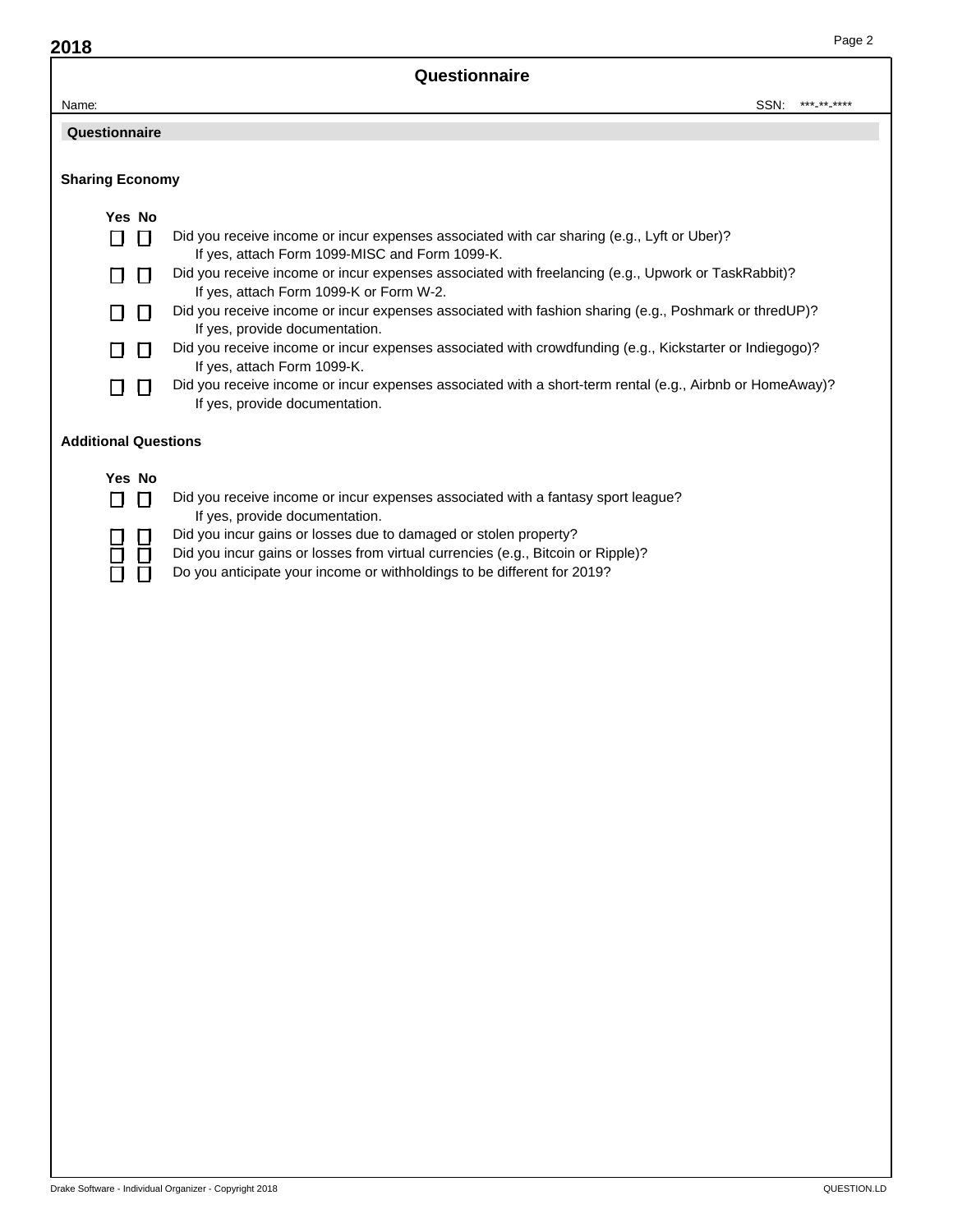|             | <b>Miscellaneous Information</b>                                                                                                                                                                                                                                                                                                                                                                                                                                                                                                                                                                                                                                                                                                                                                                                                                                                                                                                                                                                                                                                                                                                                                                                                                                                                                                                                                                                                                                                                                                                                                                                                                                                                                                                                                                                              |      |             |
|-------------|-------------------------------------------------------------------------------------------------------------------------------------------------------------------------------------------------------------------------------------------------------------------------------------------------------------------------------------------------------------------------------------------------------------------------------------------------------------------------------------------------------------------------------------------------------------------------------------------------------------------------------------------------------------------------------------------------------------------------------------------------------------------------------------------------------------------------------------------------------------------------------------------------------------------------------------------------------------------------------------------------------------------------------------------------------------------------------------------------------------------------------------------------------------------------------------------------------------------------------------------------------------------------------------------------------------------------------------------------------------------------------------------------------------------------------------------------------------------------------------------------------------------------------------------------------------------------------------------------------------------------------------------------------------------------------------------------------------------------------------------------------------------------------------------------------------------------------|------|-------------|
| Name:       |                                                                                                                                                                                                                                                                                                                                                                                                                                                                                                                                                                                                                                                                                                                                                                                                                                                                                                                                                                                                                                                                                                                                                                                                                                                                                                                                                                                                                                                                                                                                                                                                                                                                                                                                                                                                                               | SSN: | *** ** **** |
|             | <b>Personal Information</b>                                                                                                                                                                                                                                                                                                                                                                                                                                                                                                                                                                                                                                                                                                                                                                                                                                                                                                                                                                                                                                                                                                                                                                                                                                                                                                                                                                                                                                                                                                                                                                                                                                                                                                                                                                                                   |      |             |
| Yes         | No<br>Did your marital status change during the year?<br>If "Yes," explain.<br>Can you or your spouse be claimed as a dependent by someone else?<br>$\mathsf{L}$<br>Did your address change during the year?<br>Provide proof of identity to be eligible to e-file your tax return (driver's license or state-issued photo ID)                                                                                                                                                                                                                                                                                                                                                                                                                                                                                                                                                                                                                                                                                                                                                                                                                                                                                                                                                                                                                                                                                                                                                                                                                                                                                                                                                                                                                                                                                                |      |             |
|             | <b>Dependent Information</b>                                                                                                                                                                                                                                                                                                                                                                                                                                                                                                                                                                                                                                                                                                                                                                                                                                                                                                                                                                                                                                                                                                                                                                                                                                                                                                                                                                                                                                                                                                                                                                                                                                                                                                                                                                                                  |      |             |
|             | Did you have any changes in dependents during the year?<br>If "Yes," explain                                                                                                                                                                                                                                                                                                                                                                                                                                                                                                                                                                                                                                                                                                                                                                                                                                                                                                                                                                                                                                                                                                                                                                                                                                                                                                                                                                                                                                                                                                                                                                                                                                                                                                                                                  |      |             |
| $\Box$      | Can another person qualify to claim any of your dependents?<br>Did you have any childcare expenses during the year?<br>Did you have any adoption expenses during the year?<br>Did you have any children under age 19 or a full-time student under age 24 with more than \$2100 of unearned income?<br>Provide documentation for proof of dependent related credits (school records, medical records, daycare records, etc.)                                                                                                                                                                                                                                                                                                                                                                                                                                                                                                                                                                                                                                                                                                                                                                                                                                                                                                                                                                                                                                                                                                                                                                                                                                                                                                                                                                                                   |      |             |
|             | <b>Health Care Information</b>                                                                                                                                                                                                                                                                                                                                                                                                                                                                                                                                                                                                                                                                                                                                                                                                                                                                                                                                                                                                                                                                                                                                                                                                                                                                                                                                                                                                                                                                                                                                                                                                                                                                                                                                                                                                |      |             |
|             | Did any member of your household <b>NOT</b> have healthcare coverage for the entire year?<br>Provide copies of all Forms 1095-A, 1095-B, 1095-C for ALL members of your household.<br>If any member of your household received an exemption from the marketplace, provide the Exemption Certificate Number (ECN).<br>Did you receive any distributions from a Health Savings Account (HSA), Archer MSA, or Medicare Advantage MSA during the year?                                                                                                                                                                                                                                                                                                                                                                                                                                                                                                                                                                                                                                                                                                                                                                                                                                                                                                                                                                                                                                                                                                                                                                                                                                                                                                                                                                            |      |             |
|             | Income, Purchases, Sales, and Debt Information                                                                                                                                                                                                                                                                                                                                                                                                                                                                                                                                                                                                                                                                                                                                                                                                                                                                                                                                                                                                                                                                                                                                                                                                                                                                                                                                                                                                                                                                                                                                                                                                                                                                                                                                                                                |      |             |
| 100000      | Did you receive any tips not reported to your employer?<br>Did you receive any disability income during the year?<br>Did you cash any U.S. savings bonds during the year?<br>Did you receive any other income not provided with this organizer?<br>If "Yes," explain<br>Did you start a new business or purchase any rental property during the year?<br>Did you sell an existing business, rental property, or other property during the year?<br>Did you purchase any business assets or convert any assets to business use?<br>If "Yes," provide the cost of the asset, the date it was placed in service, and business use percentage.<br>Did you purchase any gasoline, diesel, or special fuels for non-highway business use?<br>Did you buy or sell any stocks, bonds, or other investments during the year?<br>Did you sell a principal residence during the year?<br>If "Yes," provide closing documentation for the purchase and sale of the home<br>Did you have a principal residence or a piece of real property foreclosed on during the year?<br>$\Box$<br>Did you abandon a principal residence or a piece of real property during the year?<br>⊔<br>Did you refinance your principal home or second home or take out a home equity loan during the year?<br>If "Yes," provide all escrow, closing, and other pertinent documentation and information.<br>Did you receive any principal or interest during this year from property sold in prior years?<br>⊔<br>Did you rent out your home or use it for business?<br>Did you sell, exchange, or purchase any real estate during the year?<br>Did you acquire a new or additional interest in a partnership or S corporation?<br>$\Box$<br>Did you have any debts canceled or forgiven this year?<br>Does anyone owe you money that has become uncollectible? |      |             |
|             | Did you purchase a new hybrid, alternative motor, or electric motor energy-efficient vehicle during the year?<br>If "Yes," provide the year, make, model, VIN, and date the vehicle was placed in service.                                                                                                                                                                                                                                                                                                                                                                                                                                                                                                                                                                                                                                                                                                                                                                                                                                                                                                                                                                                                                                                                                                                                                                                                                                                                                                                                                                                                                                                                                                                                                                                                                    |      |             |
|             | <b>Itemized Deduction Information</b>                                                                                                                                                                                                                                                                                                                                                                                                                                                                                                                                                                                                                                                                                                                                                                                                                                                                                                                                                                                                                                                                                                                                                                                                                                                                                                                                                                                                                                                                                                                                                                                                                                                                                                                                                                                         |      |             |
|             |                                                                                                                                                                                                                                                                                                                                                                                                                                                                                                                                                                                                                                                                                                                                                                                                                                                                                                                                                                                                                                                                                                                                                                                                                                                                                                                                                                                                                                                                                                                                                                                                                                                                                                                                                                                                                               |      |             |
| 1000<br>100 | Did you pay out-of-pocket medical or dental expenses (premiums, prescriptions, mileage, etc.) during the year?<br>Did you pay any long-term care premiums for yourself, your spouse, or a dependent during the year?<br>Did you receive any state or local income tax refunds from prior years?<br>Did you make any major purchases (vehicle, boat, etc.) during the year?<br>Did you pay any real estate property taxes or personal taxes during the year?<br>Did you pay mortgage interest during the year?                                                                                                                                                                                                                                                                                                                                                                                                                                                                                                                                                                                                                                                                                                                                                                                                                                                                                                                                                                                                                                                                                                                                                                                                                                                                                                                 |      |             |

Page 3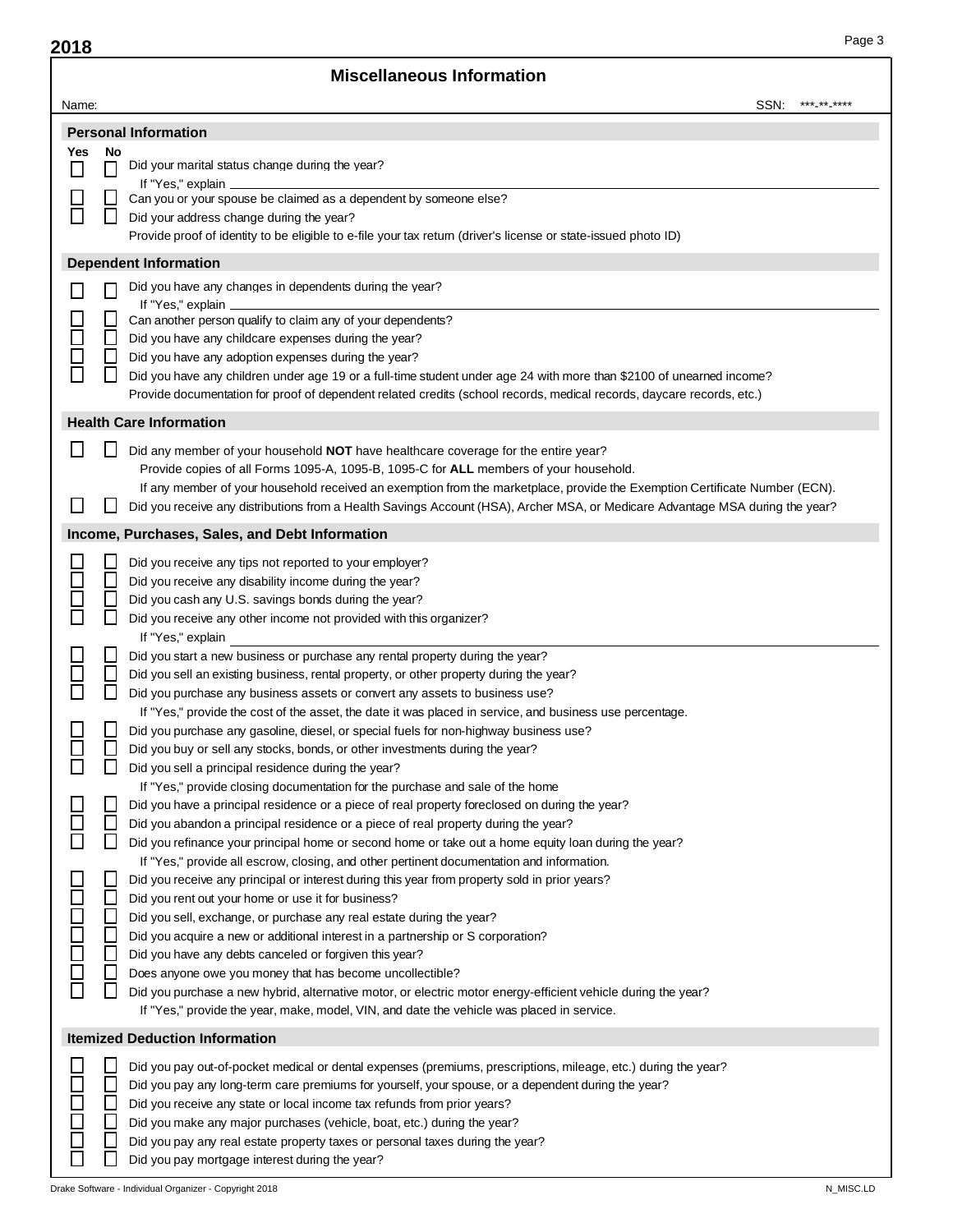| 2018                               |                                                   | Page 4                                                                                                                                                                                                                                                                                                                                                                                                                                                                                                                                                                                                                                                                                                                                                                                                                                                                                                                                                                                        |
|------------------------------------|---------------------------------------------------|-----------------------------------------------------------------------------------------------------------------------------------------------------------------------------------------------------------------------------------------------------------------------------------------------------------------------------------------------------------------------------------------------------------------------------------------------------------------------------------------------------------------------------------------------------------------------------------------------------------------------------------------------------------------------------------------------------------------------------------------------------------------------------------------------------------------------------------------------------------------------------------------------------------------------------------------------------------------------------------------------|
|                                    |                                                   | <b>Miscellaneous Information</b>                                                                                                                                                                                                                                                                                                                                                                                                                                                                                                                                                                                                                                                                                                                                                                                                                                                                                                                                                              |
| Name:                              |                                                   | SSN:<br>***_**_****                                                                                                                                                                                                                                                                                                                                                                                                                                                                                                                                                                                                                                                                                                                                                                                                                                                                                                                                                                           |
|                                    |                                                   | <b>Itemized Deduction Information (continued)</b>                                                                                                                                                                                                                                                                                                                                                                                                                                                                                                                                                                                                                                                                                                                                                                                                                                                                                                                                             |
| Yes<br>$\mathcal{L}_{\mathcal{A}}$ | <b>No</b><br>⊔<br>$\Box$<br>⊔<br>$\Box$<br>$\Box$ | Did you make cash donations to charity during the year?<br>Did you make noncash donations to charity (clothes, fumiture, etc.) during the year?<br>Did you donate a boat or vehicle during the year?<br>If "Yes," attach Form 1098-C.<br>Did you have gambling winnings or losses during the year?<br>Did you have any job-related expenses that were not reimbursed by your employer (uniforms, safety equipment, etc.)?<br>Did you use your vehicle on the job other than for commuting to work?<br>Did you work out of town at any time during the year?                                                                                                                                                                                                                                                                                                                                                                                                                                   |
|                                    |                                                   | <b>Retirement Information</b>                                                                                                                                                                                                                                                                                                                                                                                                                                                                                                                                                                                                                                                                                                                                                                                                                                                                                                                                                                 |
|                                    |                                                   | Did you receive any payments from a pension, profit sharing, or 401(k) plan during the year?<br>Did you make any withdrawals from or contributions to an IRA, Roth, Keogh, SIMPLE, SEP, 401(k), myRA, or other qualified<br>retirement plan during the year?<br>Did you receive any Social Security benefits during the year?                                                                                                                                                                                                                                                                                                                                                                                                                                                                                                                                                                                                                                                                 |
|                                    |                                                   | <b>Education Information</b>                                                                                                                                                                                                                                                                                                                                                                                                                                                                                                                                                                                                                                                                                                                                                                                                                                                                                                                                                                  |
|                                    | $\mathbf{L}$                                      | Did you pay tuition expenses that were required for attending college, university, or vocational school for yourself, your spouse, or a<br>dependent during the year (even if classes were attended in another year)?<br>Did anyone in your household attend a post-secondary school during the year?<br>Did you make a contribution to or receive a distribution from an Education Savings Account or Qualified Tuition Program during the year?<br>Did you pay student loan interest for yourself, your spouse, or your dependent(s) during the year?                                                                                                                                                                                                                                                                                                                                                                                                                                       |
|                                    |                                                   | <b>Miscellaneous Information</b>                                                                                                                                                                                                                                                                                                                                                                                                                                                                                                                                                                                                                                                                                                                                                                                                                                                                                                                                                              |
| ⊔<br>$\Box$                        | ⊔<br>L                                            | Did you incur a gain or loss due to damaged or stolen property?<br>If "Yes," provide the incident date, value of the property, and amount of insurance reimbursements.<br>Did you pay wages to any household employees (babysitter, nanny, housekeeper, etc.)?<br>Did you make gifts to any one person in excess of \$15,000 during the year?<br>If "Yes," are you splitting the gift with your spouse?<br>Did you incur moving expenses during the year?<br>Did you make any energy-efficient improvements to your main home during the year?<br>Are you a business owner who paid health insurance premiums for your employees during the year?<br>Did you apply an overpayment of your 2017 taxes to your 2018 estimated taxes?<br>If you have an overpayment of 2018 taxes, do you want the refund applied to your 2019 estimated taxes?<br>Did you make any estimated payments toward your 2018 taxes?<br>Do you want to have any refund or balance due directly deposited or withdrawn? |
|                                    |                                                   | If "Yes," provide a canceled checking or savings slip.                                                                                                                                                                                                                                                                                                                                                                                                                                                                                                                                                                                                                                                                                                                                                                                                                                                                                                                                        |
|                                    |                                                   | Did you receive any notices from the IRS or state taxing authority?<br>If "Yes," explain<br>May the IRS discuss your tax retum with your preparer?                                                                                                                                                                                                                                                                                                                                                                                                                                                                                                                                                                                                                                                                                                                                                                                                                                            |
|                                    |                                                   | Would you like a copy of your tax retum emailed to you instead of receiving a printed copy?                                                                                                                                                                                                                                                                                                                                                                                                                                                                                                                                                                                                                                                                                                                                                                                                                                                                                                   |
|                                    |                                                   | <b>Foreign Account Information</b>                                                                                                                                                                                                                                                                                                                                                                                                                                                                                                                                                                                                                                                                                                                                                                                                                                                                                                                                                            |
|                                    |                                                   | Did you have a financial interest in or signature authority over a financial account or asset located in a foreign country?<br>Did you receive a distribution from, or were you a grantor of, or transferor to, a foreign trust?<br>Did you have any income from, or pay taxes to, a foreign country?<br>Did you own property in a foreign country?<br>Did the aggregate value of your foreign accounts exceed \$10,000 at any time during the year?                                                                                                                                                                                                                                                                                                                                                                                                                                                                                                                                          |
|                                    |                                                   | <b>Preparer Notes</b>                                                                                                                                                                                                                                                                                                                                                                                                                                                                                                                                                                                                                                                                                                                                                                                                                                                                                                                                                                         |
|                                    |                                                   | Miscellaneous Notes <sup>-</sup>                                                                                                                                                                                                                                                                                                                                                                                                                                                                                                                                                                                                                                                                                                                                                                                                                                                                                                                                                              |

Page 4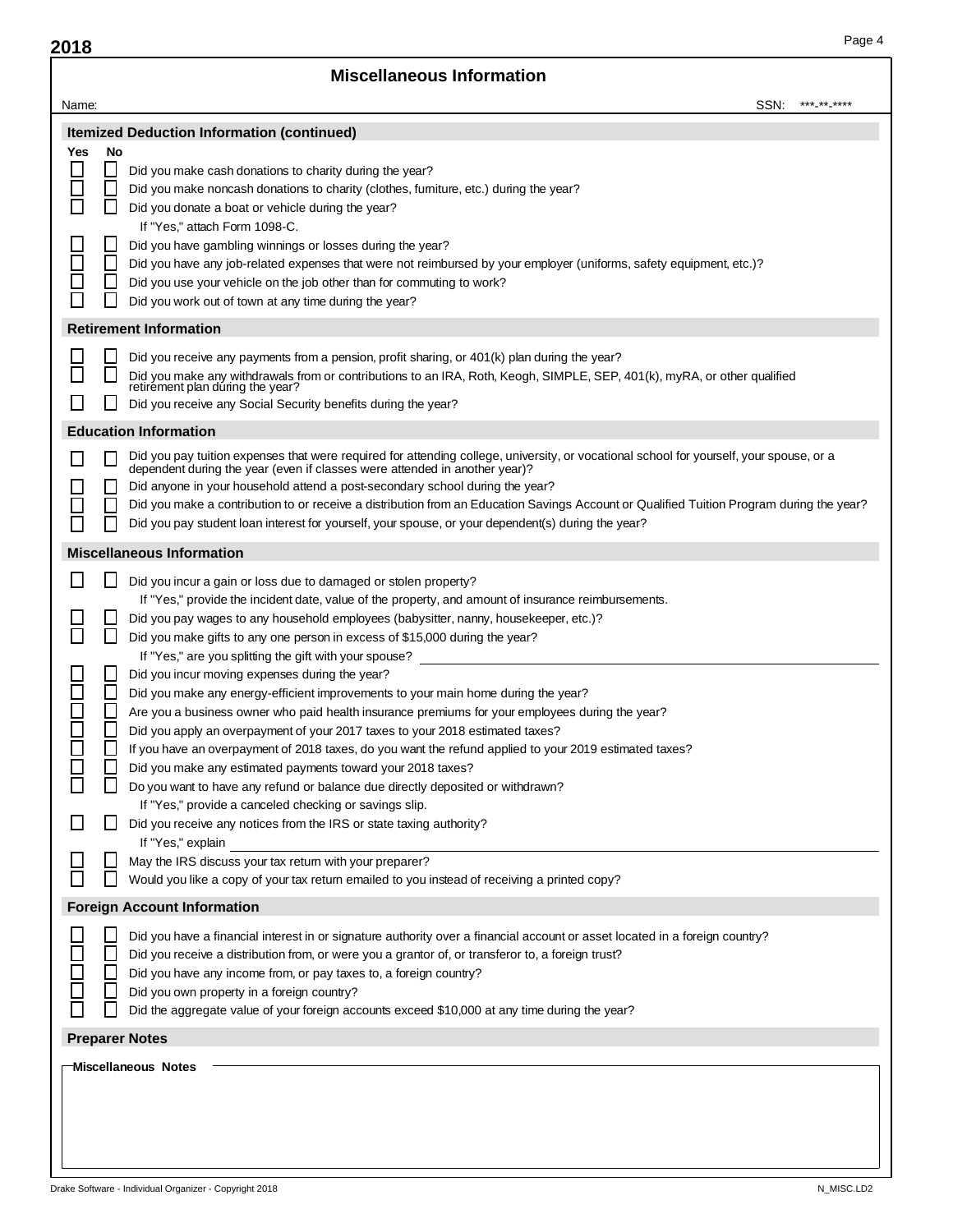#### **Personal and Dependent Information 2018 Tax Organizer**

|                                                        | <b>Personal Information</b>                       |                            |             |                   |           |                                                                      |                 |                            |                                             |                                    |                          |
|--------------------------------------------------------|---------------------------------------------------|----------------------------|-------------|-------------------|-----------|----------------------------------------------------------------------|-----------------|----------------------------|---------------------------------------------|------------------------------------|--------------------------|
|                                                        | Name                                              |                            |             |                   |           |                                                                      | <b>SSN</b>      |                            | Date of birth                               | Healthcare<br>coverage<br>ALL year |                          |
| <b>Taxpayer</b>                                        |                                                   |                            |             |                   |           |                                                                      | *** ** ****     |                            |                                             |                                    |                          |
| <b>Spouse</b>                                          |                                                   |                            |             |                   |           |                                                                      |                 |                            |                                             |                                    |                          |
|                                                        | Street address, city, state, and ZIP              |                            |             |                   |           |                                                                      |                 |                            |                                             |                                    |                          |
|                                                        |                                                   | Occupation                 |             |                   |           | Daytime phone                                                        |                 | <b>Evening phone</b>       |                                             | <b>Cell phone</b>                  |                          |
| <b>Taxpayer</b>                                        |                                                   |                            |             |                   |           |                                                                      |                 |                            |                                             |                                    |                          |
| <b>Spouse</b>                                          |                                                   |                            |             |                   |           |                                                                      |                 |                            |                                             |                                    |                          |
| <b>Taxpayer email</b>                                  |                                                   |                            |             |                   |           |                                                                      |                 |                            |                                             |                                    |                          |
| Spouse email                                           |                                                   |                            |             |                   |           |                                                                      |                 |                            |                                             |                                    |                          |
|                                                        | Marital Status at end of 2018                     |                            |             |                   |           |                                                                      |                 | <b>Taxpayer</b>            |                                             | <b>Spouse</b>                      |                          |
| <b>Married</b>                                         |                                                   |                            |             | Are you blind?    |           |                                                                      |                 | Yes                        | No                                          | Yes                                | <b>No</b>                |
| Single                                                 | <b>Married filing separately</b>                  |                            |             | Are you disabled? |           | Are you a full-time student?                                         |                 | Yes<br>$\mathbf{L}$<br>Yes | <b>No</b><br>$\overline{\phantom{a}}$<br>No | Yes<br>L<br>Yes                    | <b>No</b><br>No          |
| Widow(er)                                              | If spouse died in 2018<br>enter the date of death |                            |             |                   |           | Do you want \$3 to go to the<br>Presidential Election Campaign Fund? |                 | $\Box$<br>Yes              | $\Box$ No                                   | П<br>Yes                           | No                       |
|                                                        | <b>Dependent Information</b>                      |                            |             |                   |           |                                                                      |                 |                            |                                             |                                    |                          |
|                                                        |                                                   |                            |             |                   |           |                                                                      |                 | <b>Months</b>              |                                             | Full-                              | Healthcare               |
|                                                        |                                                   | <b>First and last name</b> |             | <b>SSN</b>        |           | Relationship                                                         | home            | Date of birth<br>in        | <b>Disabled</b>                             | time<br>student                    | coverage<br>ALL year     |
|                                                        |                                                   |                            |             |                   |           |                                                                      |                 |                            |                                             |                                    |                          |
|                                                        |                                                   |                            |             |                   |           |                                                                      |                 |                            |                                             |                                    |                          |
|                                                        |                                                   |                            |             |                   |           |                                                                      |                 |                            |                                             |                                    |                          |
|                                                        |                                                   |                            |             |                   |           |                                                                      |                 |                            |                                             |                                    |                          |
|                                                        | List dependents required to file a retum          |                            |             |                   |           |                                                                      |                 |                            |                                             |                                    |                          |
| <b>Estimates</b>                                       |                                                   | Federal                    |             |                   |           | <b>Resident state</b>                                                |                 |                            |                                             | <b>Resident city</b>               |                          |
| Overpayment applied<br>from $2017$                     |                                                   | Date paid                  | Amount      |                   | Date paid |                                                                      | Amount          |                            | Date paid                                   |                                    | Amount                   |
| First quarter                                          |                                                   |                            |             |                   |           |                                                                      |                 |                            |                                             |                                    |                          |
| Second quarter                                         |                                                   |                            |             |                   |           |                                                                      |                 |                            |                                             |                                    |                          |
| Third quarter                                          |                                                   |                            |             |                   |           |                                                                      |                 |                            |                                             |                                    |                          |
| Fourth quarter                                         |                                                   |                            |             |                   |           |                                                                      |                 |                            |                                             |                                    |                          |
|                                                        | Additional payments                               |                            |             |                   |           |                                                                      |                 |                            |                                             |                                    |                          |
| <b>Account Information for Deposits or Withdrawals</b> |                                                   |                            |             |                   |           |                                                                      |                 |                            |                                             |                                    |                          |
|                                                        |                                                   |                            | <b>Bank</b> |                   | Bank      |                                                                      | Type of account |                            | Use this account for                        |                                    |                          |
|                                                        | Name of bank                                      |                            |             | routing number    |           | account number                                                       |                 | Checking                   | <b>Savings</b>                              | <b>Deposits</b>                    | Withdrawals              |
|                                                        |                                                   |                            |             |                   |           |                                                                      |                 | $\Box$                     | $\Box$                                      | $\Box$                             | $\overline{\phantom{a}}$ |
|                                                        |                                                   |                            |             |                   |           |                                                                      |                 | П                          | П                                           | П                                  | n.                       |
|                                                        | <b>Appointment Information</b>                    |                            |             |                   |           |                                                                      |                 |                            |                                             |                                    |                          |
|                                                        | Your 2018 appointment is scheduled for            |                            |             |                   |           |                                                                      |                 |                            |                                             |                                    |                          |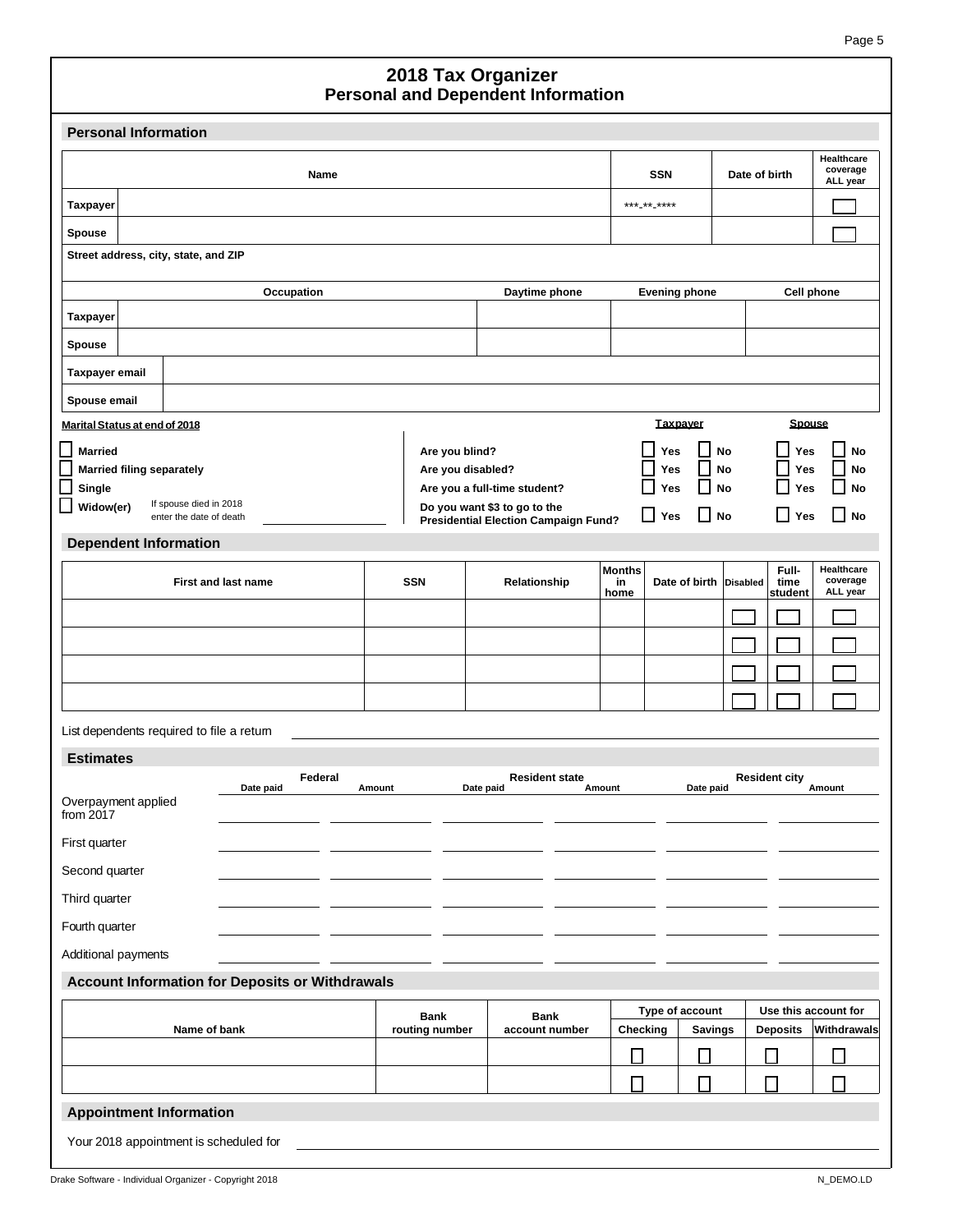#### **Healthcare Coverage Questionnaire**

| Name:        |              |                                                                                                                                                                                          |                            |                                | SSN:<br>***_**_****              |
|--------------|--------------|------------------------------------------------------------------------------------------------------------------------------------------------------------------------------------------|----------------------------|--------------------------------|----------------------------------|
|              |              | <b>Healthcare Information</b>                                                                                                                                                            |                            |                                |                                  |
|              |              | Member of household<br>for healthcare purposes                                                                                                                                           | Covered<br>the entire year | Covered less<br>than 12 months | No healthcare<br>coverage at all |
|              |              |                                                                                                                                                                                          |                            |                                |                                  |
|              |              |                                                                                                                                                                                          |                            |                                |                                  |
|              |              |                                                                                                                                                                                          |                            |                                |                                  |
|              |              |                                                                                                                                                                                          |                            |                                |                                  |
|              |              |                                                                                                                                                                                          |                            |                                |                                  |
|              |              |                                                                                                                                                                                          |                            |                                |                                  |
|              |              |                                                                                                                                                                                          |                            |                                |                                  |
|              |              |                                                                                                                                                                                          |                            |                                |                                  |
|              |              |                                                                                                                                                                                          |                            |                                |                                  |
|              |              |                                                                                                                                                                                          |                            |                                |                                  |
| <b>YES</b>   | <b>NO</b>    |                                                                                                                                                                                          |                            |                                |                                  |
|              | $\mathsf{L}$ | Did anyone other than you or your spouse pay for healthcare coverage for anyone listed above?                                                                                            |                            |                                |                                  |
| П            |              | Did you pay for healthcare coverage for anyone not listed above?                                                                                                                         |                            |                                |                                  |
|              |              | If you had coverage for any part of the year:                                                                                                                                            |                            |                                |                                  |
|              |              | Where was the policy obtained?                                                                                                                                                           |                            |                                |                                  |
|              |              | Employer / Medicare / Medicaid / Marketplace(Exchange) / Other<br>If you didn't have coverage part or all of the year:                                                                   |                            |                                |                                  |
|              |              | Answer YES if the following applies to any member of the household                                                                                                                       |                            |                                |                                  |
|              |              | Was your previous insurance policy canceled in 2018?                                                                                                                                     |                            |                                |                                  |
|              | $\mathsf{L}$ | Was coverage offered by your employer or your spouse's employer?                                                                                                                         |                            |                                |                                  |
|              | $\mathsf{L}$ | Are you a member of a federally recognized Indian tribe?                                                                                                                                 |                            |                                |                                  |
|              | $\mathbf{I}$ | Are you eligible for services through an Indian healthcare provider?                                                                                                                     |                            |                                |                                  |
| ⊔            | $\mathsf{L}$ | Are you a member of a healthcare sharing ministry?                                                                                                                                       |                            |                                |                                  |
|              | $\mathsf{L}$ | Did you live in the United States the entire year?                                                                                                                                       |                            |                                |                                  |
|              | $\Box$       | Are you enrolled in TRICARE?                                                                                                                                                             |                            |                                |                                  |
|              | $\Box$       | Did you apply for CHIP coverage?                                                                                                                                                         |                            |                                |                                  |
| $\mathsf{L}$ | □            | Do any of the following apply to you? Do NOT indicate which one.                                                                                                                         |                            |                                |                                  |
|              |              | • Became homeless                                                                                                                                                                        |                            |                                |                                  |
|              |              | • Evicted in the past six months, or facing eviction or foreclosure                                                                                                                      |                            |                                |                                  |
|              |              | • Received a shut-off notice from a utility company                                                                                                                                      |                            |                                |                                  |
|              |              | • Recently experienced domestic violence                                                                                                                                                 |                            |                                |                                  |
|              |              | • Recently experienced the death of a close family member                                                                                                                                |                            |                                |                                  |
|              |              | • Recently experienced a fire, flood, or other natural or human-caused disaster<br>that resulted in substantial damage to your property<br>• Filed for bankruptcy in the last six months |                            |                                |                                  |
|              |              | • Incurred unreimbursed medical expenses in the last 24 months that resulted in substantial debt                                                                                         |                            |                                |                                  |
|              |              | • Experienced unexpected increases in essential expenses due to caring for an<br>ill, disabled, or aging family member                                                                   |                            |                                |                                  |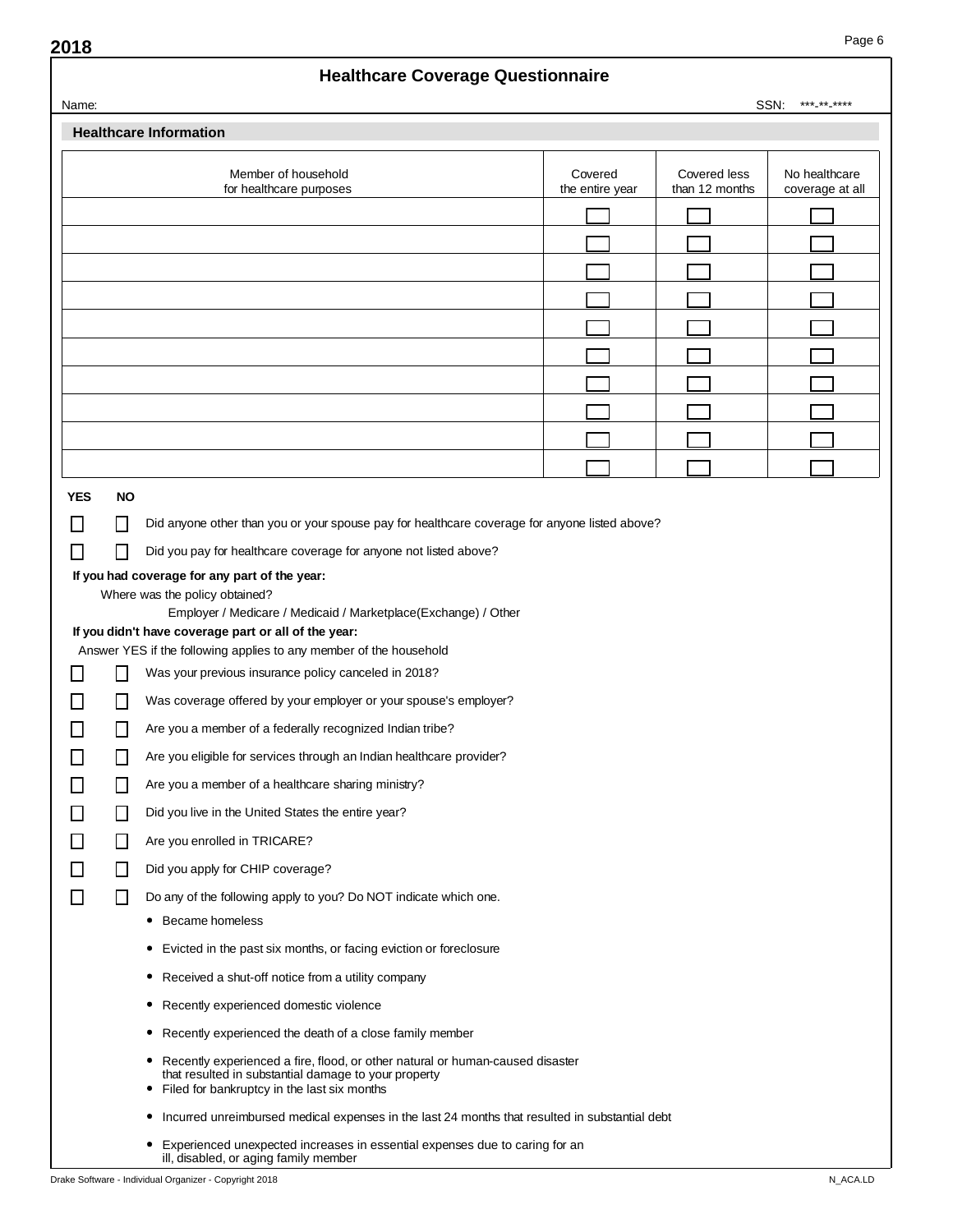| Income                                             |                      |
|----------------------------------------------------|----------------------|
| SSN:<br>Name:                                      | *** ** ****          |
|                                                    |                      |
| Wages & Salaries<br>Provide all copies of Form W-2 |                      |
|                                                    | 2018 federal         |
| Employer name                                      | wages                |
|                                                    |                      |
|                                                    |                      |
|                                                    |                      |
|                                                    |                      |
|                                                    |                      |
|                                                    |                      |
|                                                    |                      |
|                                                    |                      |
|                                                    |                      |
|                                                    |                      |
|                                                    |                      |
| Retirement                                         |                      |
| Provide all copies of Form 1099-R                  |                      |
|                                                    |                      |
| Payer name                                         | 2018<br>distribution |
|                                                    |                      |
|                                                    |                      |
|                                                    |                      |
|                                                    |                      |
|                                                    |                      |
|                                                    |                      |
|                                                    |                      |
|                                                    |                      |
|                                                    |                      |
|                                                    |                      |
|                                                    |                      |
|                                                    |                      |
| Form 1099-Misc Income                              |                      |
| Provide all copies of Form 1099-MISC               |                      |
| Payer name                                         | 2018<br>amount       |
|                                                    |                      |
|                                                    |                      |
|                                                    |                      |
|                                                    |                      |
|                                                    |                      |
|                                                    |                      |
|                                                    |                      |
|                                                    |                      |
|                                                    |                      |
|                                                    |                      |
|                                                    |                      |
|                                                    |                      |
|                                                    |                      |
|                                                    |                      |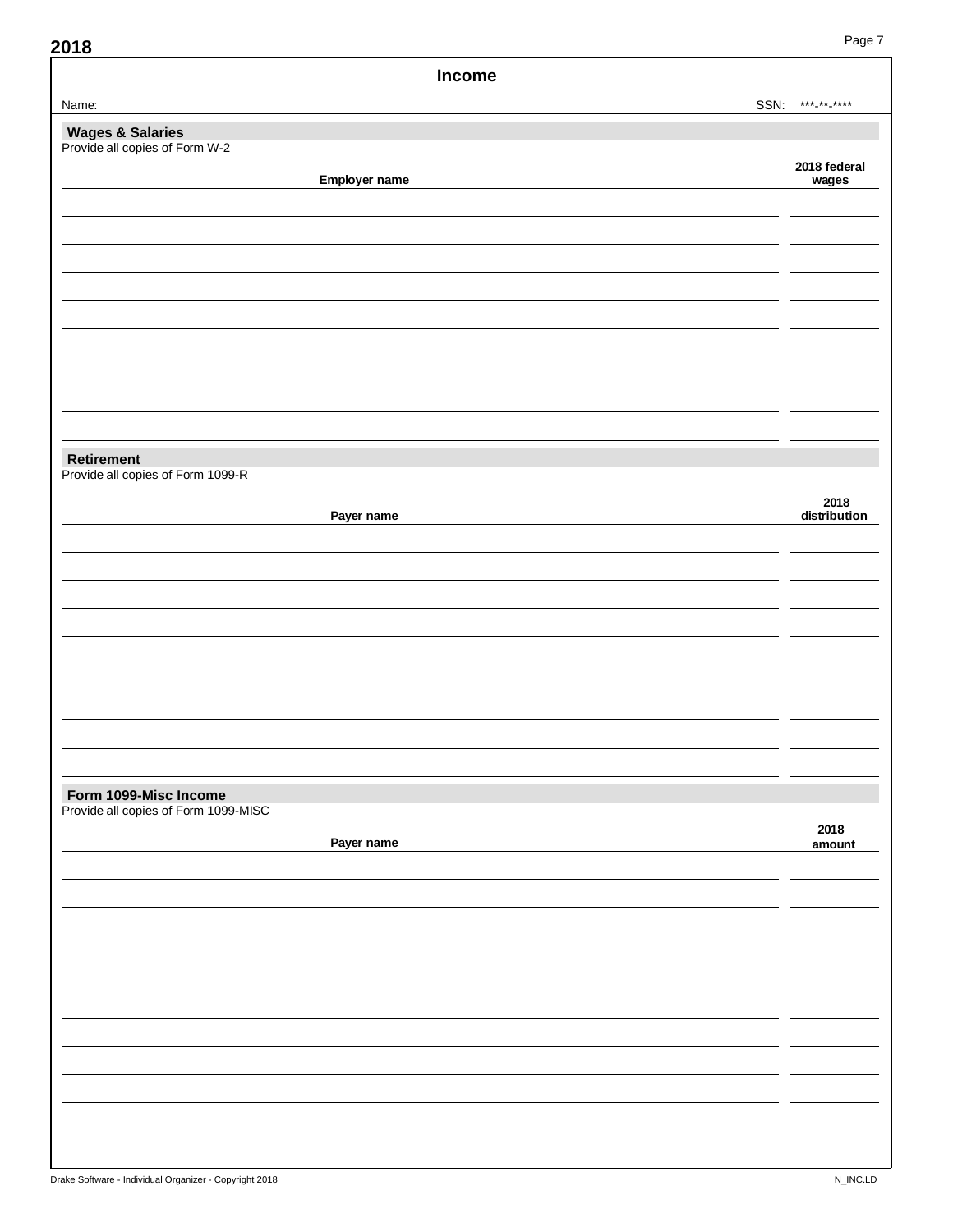| Income                                                                                                                        |                               |                                |
|-------------------------------------------------------------------------------------------------------------------------------|-------------------------------|--------------------------------|
| Name:                                                                                                                         | SSN:                          | *** ** ****                    |
| <b>Dividend Income</b>                                                                                                        |                               |                                |
| Provide all copies of Form 1099-DIV & other statements that report dividend income<br>Payer name                              | 2018<br>ordinary<br>dividends | 2018<br>qualified<br>dividends |
|                                                                                                                               |                               |                                |
|                                                                                                                               |                               |                                |
|                                                                                                                               |                               |                                |
|                                                                                                                               |                               |                                |
|                                                                                                                               |                               |                                |
|                                                                                                                               |                               |                                |
|                                                                                                                               |                               |                                |
|                                                                                                                               |                               |                                |
|                                                                                                                               |                               |                                |
|                                                                                                                               |                               |                                |
|                                                                                                                               |                               |                                |
|                                                                                                                               |                               |                                |
|                                                                                                                               |                               |                                |
|                                                                                                                               |                               |                                |
|                                                                                                                               |                               |                                |
| <b>Interest Income</b><br>Provide all copies of Form 1099-INT, Form 1099-OID and other statements that report interest income |                               |                                |
| Payer name                                                                                                                    |                               | 2018<br>interest               |
|                                                                                                                               |                               |                                |
|                                                                                                                               |                               |                                |
|                                                                                                                               |                               |                                |
|                                                                                                                               |                               |                                |
|                                                                                                                               |                               |                                |
|                                                                                                                               |                               |                                |
|                                                                                                                               |                               |                                |
|                                                                                                                               |                               |                                |
|                                                                                                                               |                               |                                |
|                                                                                                                               |                               |                                |
|                                                                                                                               |                               |                                |
|                                                                                                                               |                               |                                |
|                                                                                                                               |                               |                                |
|                                                                                                                               |                               |                                |
|                                                                                                                               |                               |                                |
| If any interest income listed above is from a seller-financed mortgage, provide the payer's ID number and address             |                               |                                |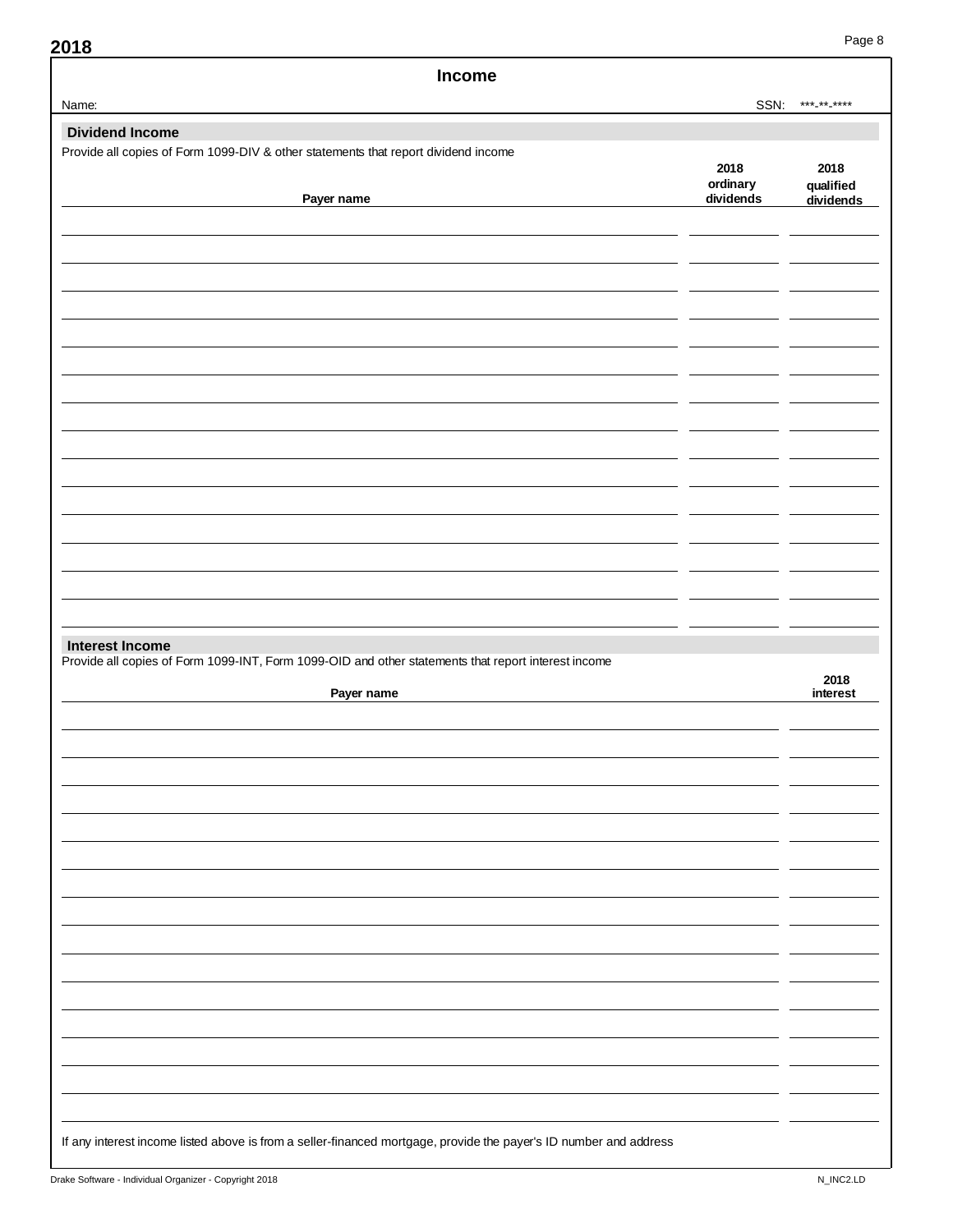### **Other Income and Adjustments** \*\*\*-\*\*-\*\*\*\* Name: SSN: **Other Income 2018 2018 Taxpayer Spouse** Scholarships or grants not reported on Form W-2  $\dots \dots \dots \dots \dots \dots \dots \dots \dots \dots \dots \dots \dots$ State income tax refund (attach Forms 1099-G) .............................. Social Security Benefits (attach Forms 1099-SSA) ............................. Railroad Retirement Benefits (attach Forms 1099-RRB) ........................... Alimony received . . . . .............................................. Unemployment compensation (attach Forms 1099-G) ............................ Unemployment compensation repaid in 2018 ................................ Gambling winnings (attach Forms W2-G) ................................. Alaska Permanent Fund .......................................... ABLE distributions ............................................. Other income: **Adjustments 2018 2018 Taxpayer** Educator expenses (If you are an educator, enter the amount you paid for classroom supplies) . . . . . . . . . Contributions made to a Health Savings Account (HSA)  $\cdots$ ............................. Contributions made to a Self-Employed Pension plan (SEP) .......................... Payments made for Self-Employed Health Insurance for you, your spouse, or dependents . . . . . . Alimony paid Name: SSN: Name: SSN: Contributions made to an Individual Retirement Account (IRA) .............................. Contributions made to a Roth IRA ...................................... Contributions made to a myRA ....................................... Interest paid on a student loan ....................................... Other adjustments: **Job-related Moving Expenses** Select this box and complete the fields below if you are member of the Armed Forces on active duty, and LΙ **2018** moved due to a military order for a permanent change of station. Number of miles from old home to old workplace ......................................... Number of miles from old home to new workplace ........................................ Expense to move household goods & personal effects and lodging expenses while traveling to your new home........... (Do not include cost of meals)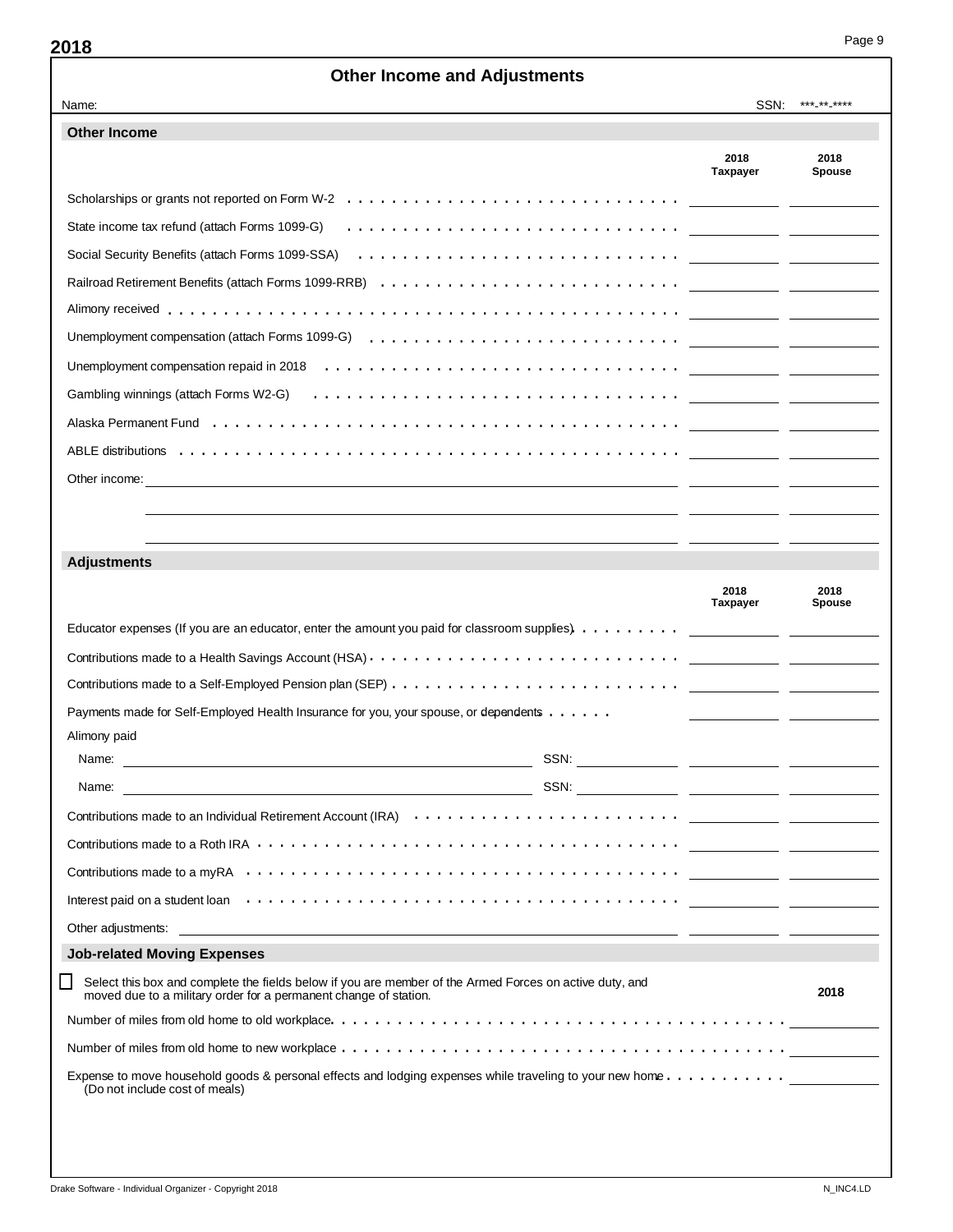|                                                                                                                 |                      | <b>Schedule C - Profit or Loss from Business</b>                                                                         |             |
|-----------------------------------------------------------------------------------------------------------------|----------------------|--------------------------------------------------------------------------------------------------------------------------|-------------|
| Name:                                                                                                           |                      | SSN:                                                                                                                     | ***_**_**** |
| <b>General Business Information</b>                                                                             |                      |                                                                                                                          |             |
|                                                                                                                 |                      | Employer ID number                                                                                                       |             |
| Professional product or service example and the contract of the contract of the contract of the contract of the |                      |                                                                                                                          |             |
| Business address, city, state, ZIP                                                                              |                      |                                                                                                                          |             |
| l I<br>This business started or was acquired during 2018                                                        | $\Box$ Yes $\Box$ No | Payments of \$600 or more were paid to an individual who is<br>not your employee for services provided for this business |             |
| This business was disposed of during 2018<br>l I                                                                |                      | $\Box$ Yes $\Box$ No You filed Form(s) 1099 for the individual(s)                                                        |             |
| <b>Income</b>                                                                                                   |                      |                                                                                                                          |             |
|                                                                                                                 | 2018                 |                                                                                                                          | 2018        |
| Gross receipts or sales                                                                                         |                      | Other income $\ldots$ , $\ldots$ , $\ldots$ , $\ldots$ , $\ldots$ , $\ldots$                                             |             |
| Income from Form 1099-MISC $\ldots$ ,                                                                           |                      |                                                                                                                          |             |
| Returns & allowances                                                                                            |                      |                                                                                                                          |             |
| <b>Expenses</b>                                                                                                 |                      |                                                                                                                          |             |
|                                                                                                                 | 2018                 |                                                                                                                          | 2018        |
| Advertising                                                                                                     |                      |                                                                                                                          |             |
| Car & truck expenses                                                                                            |                      |                                                                                                                          |             |
| Commissions & fees $\ldots$ ,                                                                                   |                      |                                                                                                                          |             |
|                                                                                                                 |                      | Wages $\ldots \ldots \ldots \ldots \ldots \ldots \ldots$                                                                 |             |
|                                                                                                                 |                      |                                                                                                                          |             |
| Employee benefit programs $\ldots$ ,                                                                            |                      |                                                                                                                          |             |
| Insurance (other than health) $\ldots \ldots \ldots$                                                            |                      |                                                                                                                          |             |
| Interest - mortgage $\ldots$                                                                                    |                      |                                                                                                                          |             |
| Interest - other $\dots$ , $\dots$ , $\dots$ , $\dots$ , $\dots$ , $\dots$ , $\dots$ , $\dots$                  |                      |                                                                                                                          |             |
| Legal & professional services $\dots \dots \dots \dots$                                                         |                      |                                                                                                                          |             |
| Office expenses                                                                                                 |                      |                                                                                                                          |             |
| Pension & profit sharing plans $\ldots$                                                                         |                      |                                                                                                                          |             |
| Rent or lease (vehicles,<br>machinery, & equipment) $\cdots$                                                    |                      |                                                                                                                          |             |
| Rent (other business property) $\ldots \ldots \ldots$                                                           |                      |                                                                                                                          |             |
| Repairs & maintenance                                                                                           |                      |                                                                                                                          |             |
|                                                                                                                 |                      |                                                                                                                          |             |
| Taxes & licenses<br>.                                                                                           |                      |                                                                                                                          |             |
| <b>Cost of Goods Sold</b>                                                                                       |                      |                                                                                                                          |             |
|                                                                                                                 | 2018                 |                                                                                                                          | 2018        |
| Inventory at beginning of year $\ldots \ldots \ldots$                                                           |                      | Materials & supplies                                                                                                     |             |
| Purchases                                                                                                       |                      | Other costs $\dots \dots \dots \dots \dots \dots$                                                                        |             |
| Cost of personal use items                                                                                      |                      | Inventory at end of year $\ldots \ldots \ldots \ldots$                                                                   |             |
| Cost of labor                                                                                                   |                      | ΙI<br>There was a change in inventory method                                                                             |             |
|                                                                                                                 |                      |                                                                                                                          |             |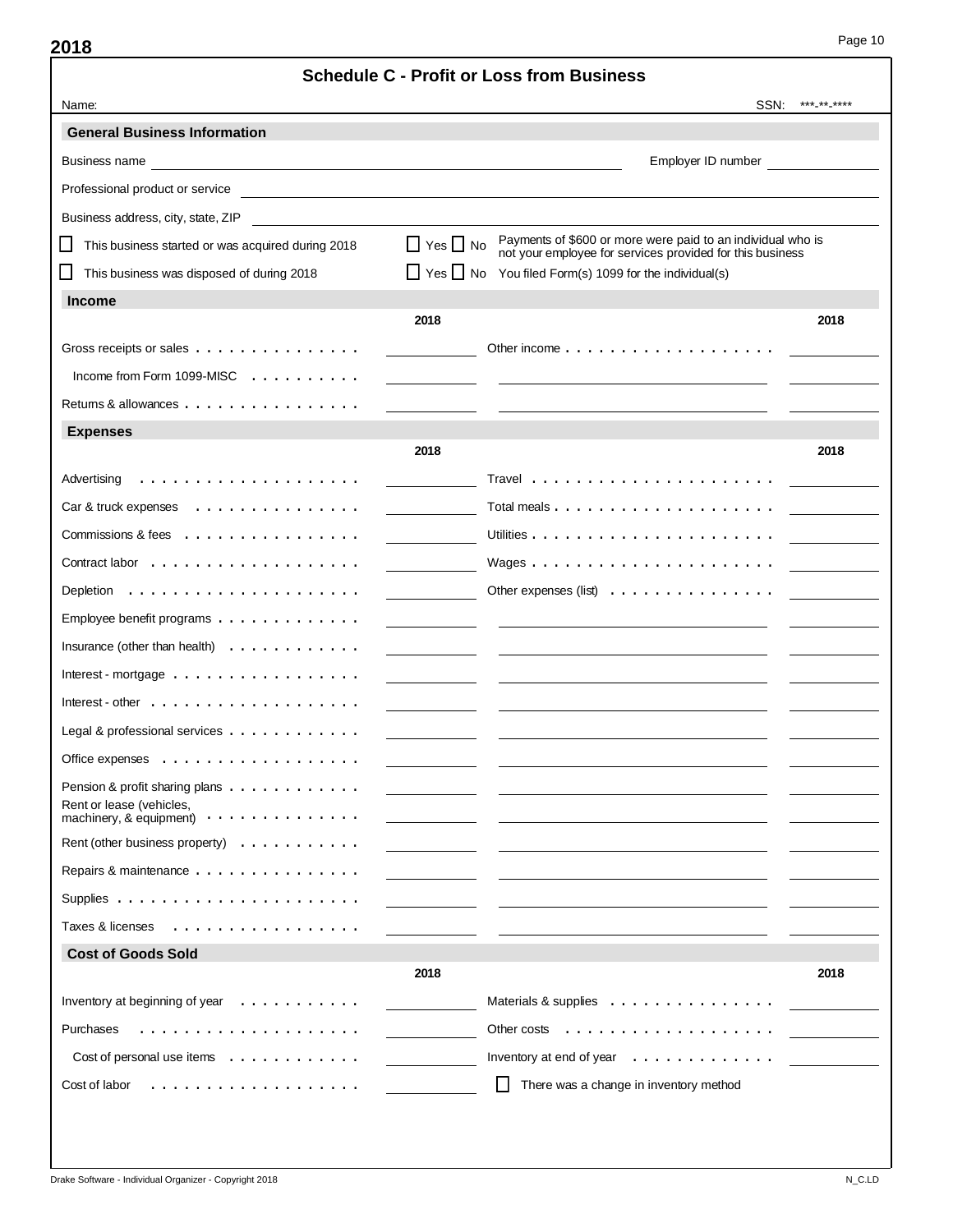|                                                                                                                                                   | Schedule E - Income or Loss from Rental Real Estate & Royalties                                                                                                                                                     |
|---------------------------------------------------------------------------------------------------------------------------------------------------|---------------------------------------------------------------------------------------------------------------------------------------------------------------------------------------------------------------------|
| Name:                                                                                                                                             | SSN:<br>***_**_****                                                                                                                                                                                                 |
| <b>General Property Information</b>                                                                                                               |                                                                                                                                                                                                                     |
| Property description<br>Address, city, state, ZIP                                                                                                 |                                                                                                                                                                                                                     |
| Select the property type<br>Single family residence<br>$\Box$ Vacation / short-term rental<br>Multi-family residence<br>Commercial                | Self-rental<br>Land<br>Other<br>Royalties                                                                                                                                                                           |
| Number of days property was rented<br>If the rental is a multi-dwelling unit and you occupied part of the unit, enter the percentage you occupied | Number of days property was used for personal use                                                                                                                                                                   |
| This property is your main home<br>This property was disposed of during 2018<br>This property was owned as a qualified joint venture              | Payments of \$600 or more were paid to an individual who is<br>not your employee for services provided for this rental<br>$\Box$ Yes $\Box$ No<br>$\Box$ Yes $\Box$ No You filed Form(s) 1099 for the individual(s) |
| <b>Income</b>                                                                                                                                     |                                                                                                                                                                                                                     |
| 2018                                                                                                                                              | 2018<br>Royalties from oil, gas,                                                                                                                                                                                    |
| Rental income from Form(s) 1099-MISC                                                                                                              | Royalties from Form 1099-MISC                                                                                                                                                                                       |
| <b>Expenses</b>                                                                                                                                   |                                                                                                                                                                                                                     |
| Rental unit<br>expenses                                                                                                                           | Rental and homeowner<br>expenses                                                                                                                                                                                    |
|                                                                                                                                                   | If this Schedule E is for a                                                                                                                                                                                         |
| Auto & travel<br>.                                                                                                                                | a multi-unit dwelling and you<br>lived in one unit and rented                                                                                                                                                       |
| Cleaning & maintenance $\ldots \ldots \ldots \ldots$                                                                                              | out the other units, use the                                                                                                                                                                                        |
|                                                                                                                                                   | "Rental and homeowner<br>expenses" column to show                                                                                                                                                                   |
|                                                                                                                                                   | expenses that apply to the entire                                                                                                                                                                                   |
| Insurance $\dots\dots\dots\dots\dots$                                                                                                             | property. Use the "Rental unit<br>expenses" column to show                                                                                                                                                          |
| Legal & professional fees $\cdots \cdots \cdots$                                                                                                  | expenses that pertain ONLY to                                                                                                                                                                                       |
| Management fees                                                                                                                                   | the rental portion of the property.                                                                                                                                                                                 |
| Mortgage interest<br>.                                                                                                                            | If the Schedule E is not for a                                                                                                                                                                                      |
|                                                                                                                                                   | multi-unit property in which you                                                                                                                                                                                    |
|                                                                                                                                                   | lived in one unit, complete just<br>the "Rental unit expenses"                                                                                                                                                      |
|                                                                                                                                                   | column.                                                                                                                                                                                                             |
|                                                                                                                                                   |                                                                                                                                                                                                                     |
|                                                                                                                                                   |                                                                                                                                                                                                                     |
| Other expenses                                                                                                                                    |                                                                                                                                                                                                                     |
|                                                                                                                                                   |                                                                                                                                                                                                                     |
|                                                                                                                                                   |                                                                                                                                                                                                                     |
|                                                                                                                                                   |                                                                                                                                                                                                                     |
|                                                                                                                                                   |                                                                                                                                                                                                                     |
|                                                                                                                                                   |                                                                                                                                                                                                                     |
|                                                                                                                                                   |                                                                                                                                                                                                                     |
|                                                                                                                                                   |                                                                                                                                                                                                                     |
|                                                                                                                                                   |                                                                                                                                                                                                                     |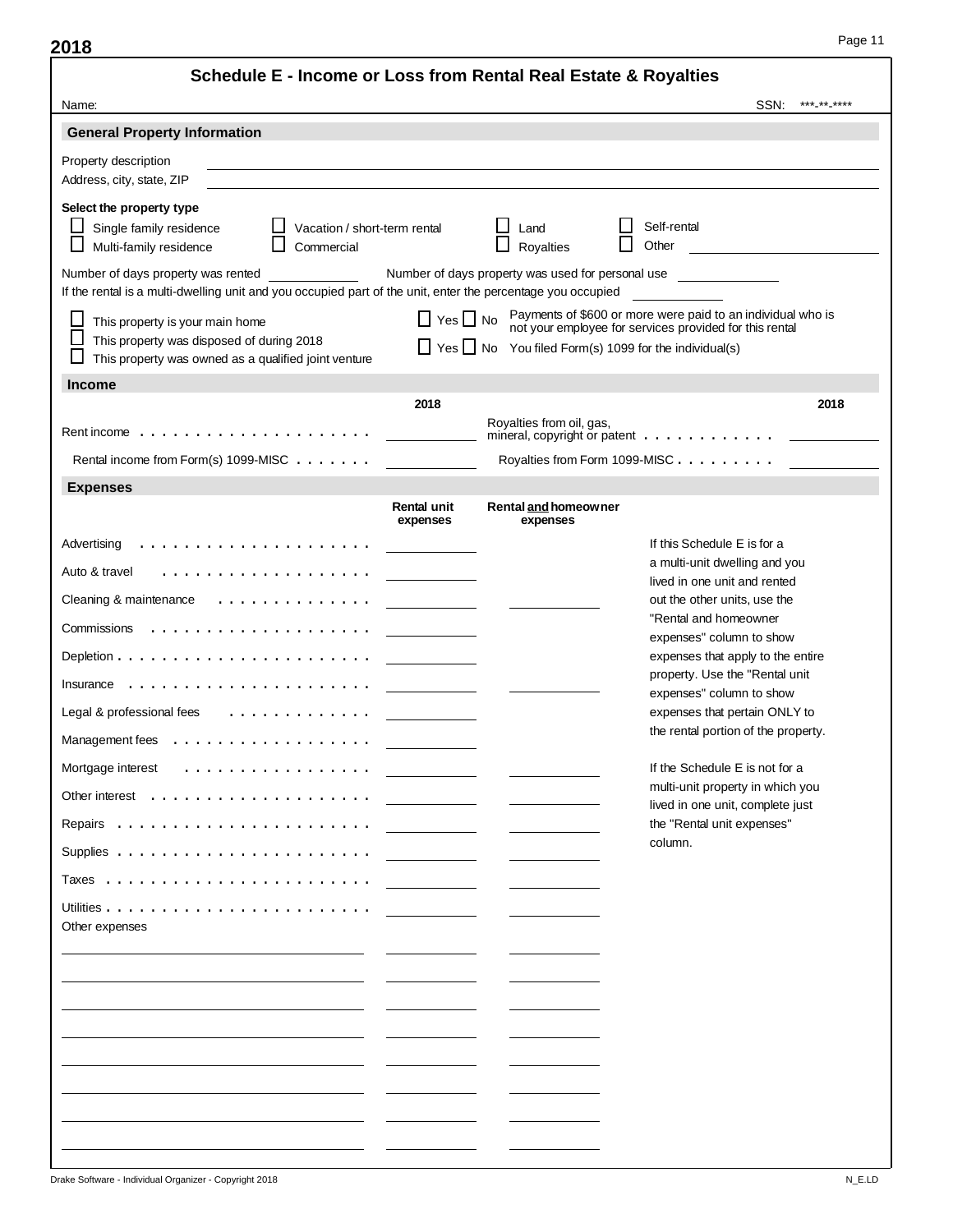| Income or Loss from Partnerships, S corporations, and Fiduciaries |                     |
|-------------------------------------------------------------------|---------------------|
| Name:                                                             | SSN:<br>*** **_**** |
| Partnerships, S corporations, Estates and Trusts                  |                     |
| Provide all copies of Schedule K-1 and attachments                |                     |
|                                                                   |                     |
| <b>Entity Name</b>                                                | <b>EIN</b>          |
|                                                                   |                     |
|                                                                   |                     |
|                                                                   |                     |
|                                                                   |                     |
|                                                                   |                     |
|                                                                   |                     |
|                                                                   |                     |
|                                                                   |                     |
|                                                                   |                     |
|                                                                   |                     |
|                                                                   |                     |
|                                                                   |                     |
|                                                                   |                     |
|                                                                   |                     |
|                                                                   |                     |
|                                                                   |                     |
|                                                                   |                     |
|                                                                   |                     |
|                                                                   |                     |
|                                                                   |                     |
|                                                                   |                     |
|                                                                   |                     |
|                                                                   |                     |
|                                                                   |                     |
|                                                                   |                     |
|                                                                   |                     |
|                                                                   |                     |
|                                                                   |                     |
|                                                                   |                     |
|                                                                   |                     |
|                                                                   |                     |
|                                                                   |                     |
|                                                                   |                     |
|                                                                   |                     |
|                                                                   |                     |
|                                                                   |                     |
|                                                                   |                     |
|                                                                   |                     |
|                                                                   |                     |
|                                                                   |                     |
|                                                                   |                     |
|                                                                   |                     |
|                                                                   |                     |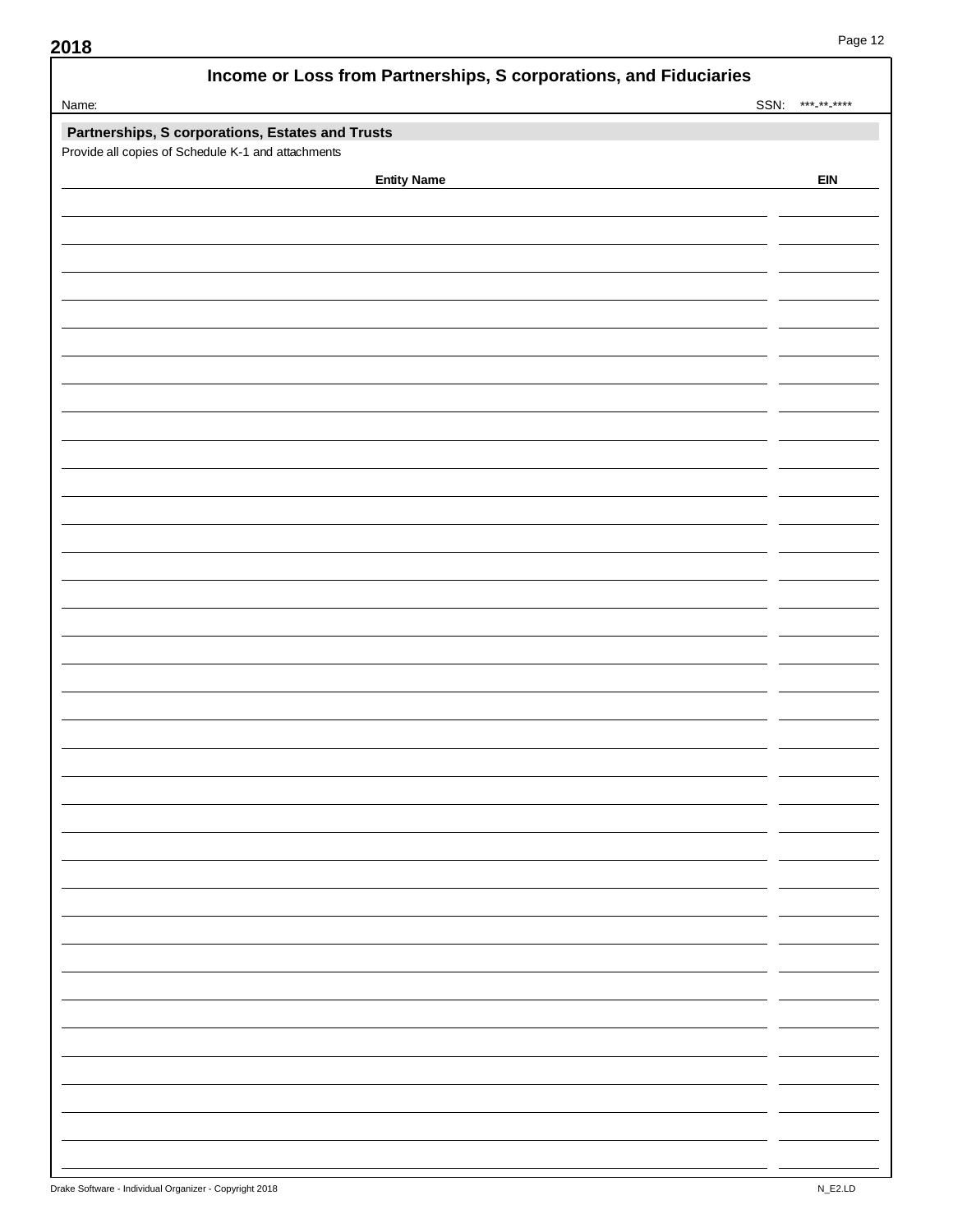| <b>Schedule F - Profit or Loss from Farming</b>                                                                                                                                                   |                                                                                                                      |  |  |
|---------------------------------------------------------------------------------------------------------------------------------------------------------------------------------------------------|----------------------------------------------------------------------------------------------------------------------|--|--|
| Name:                                                                                                                                                                                             | ***_**_****<br>SSN:                                                                                                  |  |  |
| <b>General Information</b>                                                                                                                                                                        |                                                                                                                      |  |  |
| Principal product<br><u> 1980 - Johann Stein, fransk politik (f. 1980)</u>                                                                                                                        | Employer ID number                                                                                                   |  |  |
| $\mathsf{L}$<br>This farm was disposed of during 2018                                                                                                                                             |                                                                                                                      |  |  |
| □ Yes □ No Payments of \$600 or more were paid to an individual who is not your employee for services provided for this farm<br>$\Box$ Yes $\Box$ No You filed Form(s) 1099 for the individual(s) |                                                                                                                      |  |  |
| <b>Income</b>                                                                                                                                                                                     |                                                                                                                      |  |  |
| 2018                                                                                                                                                                                              | 2018                                                                                                                 |  |  |
| Sale of livestock / other items                                                                                                                                                                   | Custom hire income                                                                                                   |  |  |
| Cost of items bought for resale $\ldots \ldots \ldots \ldots$                                                                                                                                     | Beginning inventory for accrual $\ldots \ldots \ldots$                                                               |  |  |
| Sale of products you raised                                                                                                                                                                       | Ending inventory for accrual                                                                                         |  |  |
| Total cooperative distributions                                                                                                                                                                   | □ You used unit-livestock-price or farm-price inventory method                                                       |  |  |
| Total agricultural payments                                                                                                                                                                       | Other income $\dots \dots \dots \dots \dots \dots$                                                                   |  |  |
| Commodity Credit Corporation (CCC) loans:                                                                                                                                                         |                                                                                                                      |  |  |
|                                                                                                                                                                                                   |                                                                                                                      |  |  |
| CCC loans forfeited                                                                                                                                                                               |                                                                                                                      |  |  |
| Crop insurance proceeds:                                                                                                                                                                          |                                                                                                                      |  |  |
|                                                                                                                                                                                                   |                                                                                                                      |  |  |
| You elect to defer to 2019                                                                                                                                                                        |                                                                                                                      |  |  |
| Amount deferred from 2017                                                                                                                                                                         |                                                                                                                      |  |  |
| <b>Expenses</b>                                                                                                                                                                                   |                                                                                                                      |  |  |
| 2018                                                                                                                                                                                              | 2018                                                                                                                 |  |  |
| Car & truck expenses $\ldots \ldots \ldots \ldots \ldots$                                                                                                                                         | Repairs & maintenance                                                                                                |  |  |
|                                                                                                                                                                                                   | Seeds & plants purchased                                                                                             |  |  |
| Conservation expenses                                                                                                                                                                             | Storage & warehousing                                                                                                |  |  |
| Custom hire (machine work)                                                                                                                                                                        | Supplies purchased                                                                                                   |  |  |
| Employee benefit programs                                                                                                                                                                         |                                                                                                                      |  |  |
|                                                                                                                                                                                                   |                                                                                                                      |  |  |
|                                                                                                                                                                                                   | Veterinary, breeding, & medicine                                                                                     |  |  |
| Freight & trucking                                                                                                                                                                                | Other expenses $\cdots$ , $\cdots$ , $\cdots$ , $\cdots$ , $\cdots$                                                  |  |  |
| Gasoline, fuel, & oil                                                                                                                                                                             | <u> 1980 - Johann Stein, marwolaethau a bhann an t-Amhair ann an t-Amhair an t-Amhair an t-Amhair an t-Amhair an</u> |  |  |
| Insurance (other than health) $\ldots \ldots \ldots \ldots$                                                                                                                                       |                                                                                                                      |  |  |
| Interest - mortgage (paid to banks, etc.)                                                                                                                                                         |                                                                                                                      |  |  |
| Interest - other $\dots \dots \dots \dots \dots \dots$                                                                                                                                            |                                                                                                                      |  |  |
| Labor hired (less jobs credit) $\ldots \ldots \ldots \ldots$                                                                                                                                      | <u> 1999 - Johann Stein, mars an deutscher Stein und der Stein und der Stein und der Stein und der Stein und der</u> |  |  |
| Pension & profit-sharing plans                                                                                                                                                                    |                                                                                                                      |  |  |
| Rent - vehicles, machinery, & equipment                                                                                                                                                           |                                                                                                                      |  |  |
| Rent - other (land, animals, etc.)                                                                                                                                                                |                                                                                                                      |  |  |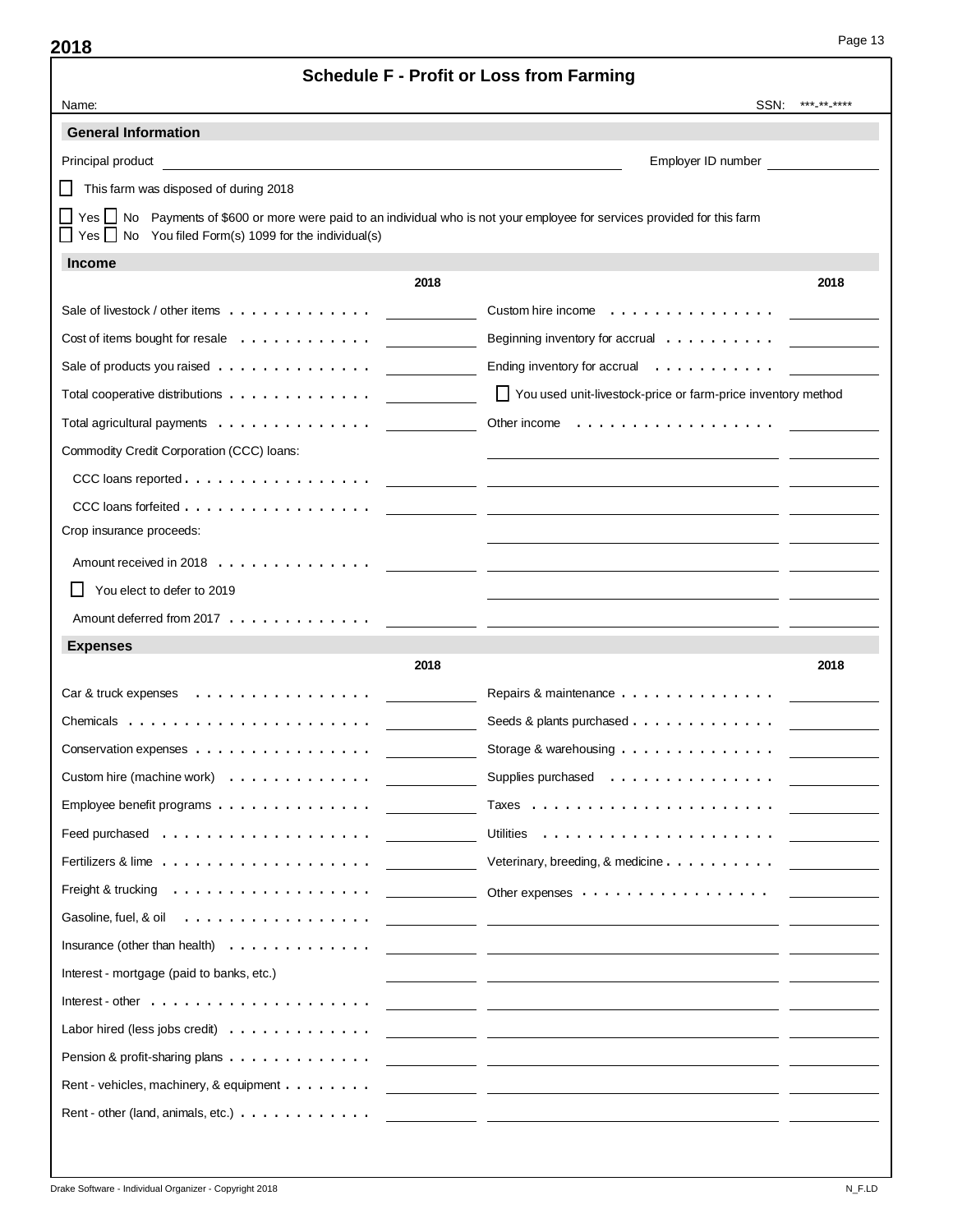| Form 4835 - Farm Rental Income and Expenses                    |                                                                                         |  |  |
|----------------------------------------------------------------|-----------------------------------------------------------------------------------------|--|--|
| Name:                                                          | SSN:<br>***_**_****                                                                     |  |  |
| <b>General Information</b>                                     |                                                                                         |  |  |
| Description                                                    | Employer ID Number                                                                      |  |  |
| This farm was disposed of during 2018                          |                                                                                         |  |  |
| <b>Income</b>                                                  |                                                                                         |  |  |
| Income from production of livestock,                           | 2018<br>2018                                                                            |  |  |
| grains, and other crops<br>.                                   | Crop insurance proceeds:                                                                |  |  |
| Total cooperative distributions                                | Amount received in 2018                                                                 |  |  |
| Total agricultural payments $\ldots \ldots \ldots \ldots$      | LΙ<br>You elect to defer to 2019                                                        |  |  |
| Commodity Credit Corporation (CCC) loans:                      | Amount deferred from 2017                                                               |  |  |
| CCC loans reported $\ldots$                                    | Other income $\ldots$ , $\ldots$ , $\ldots$ , $\ldots$ , $\ldots$ , $\ldots$ , $\ldots$ |  |  |
| CCC loans forfeited                                            |                                                                                         |  |  |
| <b>Expenses</b>                                                |                                                                                         |  |  |
|                                                                | 2018<br>2018                                                                            |  |  |
| Car & truck expenses $\ldots \ldots \ldots \ldots \ldots$      | Seeds & plants purchased $\ldots$ ,                                                     |  |  |
|                                                                | Storage & warehousing $\ldots \ldots \ldots \ldots$                                     |  |  |
| Conservation expenses                                          | Supplies purchased                                                                      |  |  |
| Custom hire (machine work)                                     |                                                                                         |  |  |
| Employee benefit programs $\ldots \ldots \ldots \ldots \ldots$ |                                                                                         |  |  |
|                                                                | Veterinary, breeding, & medicine $\ldots \ldots \ldots$                                 |  |  |
|                                                                | Other expenses                                                                          |  |  |
| Freight & trucking                                             |                                                                                         |  |  |
| Gasoline, fuel, & oil                                          |                                                                                         |  |  |
| Insurance (other than health) $\ldots \ldots \ldots \ldots$    |                                                                                         |  |  |
| Interest - mortgage (paid to banks, etc.)                      |                                                                                         |  |  |
| Interest - other $\dots \dots \dots \dots \dots \dots$         |                                                                                         |  |  |
| Labor hired (less jobs credit)                                 |                                                                                         |  |  |
| Pension & profit-sharing plans                                 |                                                                                         |  |  |
| Rent - vehicles, machinery & equip                             |                                                                                         |  |  |
| Rent - other (land, animals, etc.)                             |                                                                                         |  |  |
| Repairs & maintenance                                          |                                                                                         |  |  |
|                                                                |                                                                                         |  |  |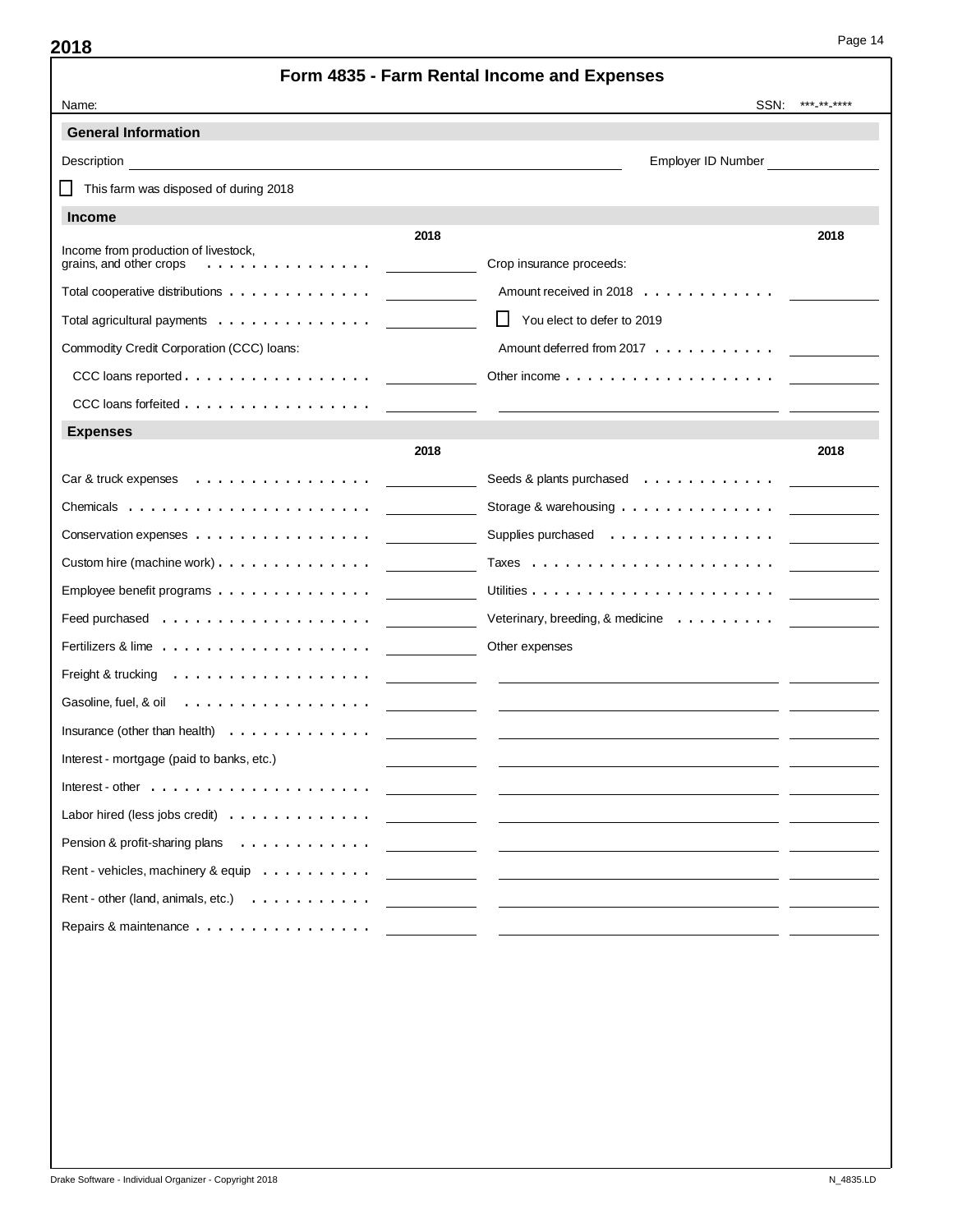|                                                                                                                                                                                                                                                   | <b>Expenses Related to Business</b>                                                               |  |  |  |
|---------------------------------------------------------------------------------------------------------------------------------------------------------------------------------------------------------------------------------------------------|---------------------------------------------------------------------------------------------------|--|--|--|
| Name:                                                                                                                                                                                                                                             | SSN:<br>***_**_****                                                                               |  |  |  |
| <b>Auto Expense</b>                                                                                                                                                                                                                               |                                                                                                   |  |  |  |
| Description of vehicle                                                                                                                                                                                                                            | Date vehicle was placed in service                                                                |  |  |  |
| Another vehicle is available for personal use<br>This vehicle is available for use during off-duty hours                                                                                                                                          | $\Box$ There is evidence to support your deduction<br>The evidence is written                     |  |  |  |
| Number of miles the vehicle was driven during 2018<br>Business Commuting Total                                                                                                                                                                    |                                                                                                   |  |  |  |
|                                                                                                                                                                                                                                                   |                                                                                                   |  |  |  |
|                                                                                                                                                                                                                                                   |                                                                                                   |  |  |  |
| Insurance $\ldots \ldots \ldots \ldots \ldots \ldots \ldots$                                                                                                                                                                                      |                                                                                                   |  |  |  |
| Licenses $\ldots \ldots \ldots \ldots \ldots \ldots \ldots \ldots$                                                                                                                                                                                |                                                                                                   |  |  |  |
|                                                                                                                                                                                                                                                   | Other expenses                                                                                    |  |  |  |
|                                                                                                                                                                                                                                                   | <u> 1989 - Andrea Stadt Britain, amerikansk politik (</u>                                         |  |  |  |
| Lease payments $\ldots \ldots \ldots \ldots \ldots$                                                                                                                                                                                               |                                                                                                   |  |  |  |
| Interest $\ldots \ldots \ldots \ldots \ldots$                                                                                                                                                                                                     |                                                                                                   |  |  |  |
| <b>Business Use of Home</b>                                                                                                                                                                                                                       |                                                                                                   |  |  |  |
|                                                                                                                                                                                                                                                   |                                                                                                   |  |  |  |
| For daycare facilities not used exclusively for business, complete the following questions<br>How many days during the year was the area used?<br>How many hours per day was the area used?                                                       |                                                                                                   |  |  |  |
| The daycare facility was in operation for the entire year                                                                                                                                                                                         |                                                                                                   |  |  |  |
| Office expenses                                                                                                                                                                                                                                   | Home expenses                                                                                     |  |  |  |
|                                                                                                                                                                                                                                                   | In the "Office expenses" column, enter those<br>expenses that pertain exclusively to your office; |  |  |  |
|                                                                                                                                                                                                                                                   | in the "Home expenses" column, enter those                                                        |  |  |  |
|                                                                                                                                                                                                                                                   | expenses that pertain to the entire dwelling.                                                     |  |  |  |
|                                                                                                                                                                                                                                                   |                                                                                                   |  |  |  |
|                                                                                                                                                                                                                                                   |                                                                                                   |  |  |  |
|                                                                                                                                                                                                                                                   |                                                                                                   |  |  |  |
|                                                                                                                                                                                                                                                   |                                                                                                   |  |  |  |
|                                                                                                                                                                                                                                                   |                                                                                                   |  |  |  |
|                                                                                                                                                                                                                                                   |                                                                                                   |  |  |  |
|                                                                                                                                                                                                                                                   |                                                                                                   |  |  |  |
|                                                                                                                                                                                                                                                   |                                                                                                   |  |  |  |
| <b>Expenses</b><br>Real estate taxes \contact \contact \contact \contact \contact \contact \contact \contact \contact \contact \contact \contact \contact \contact \contact \contact \contact \contact \contact \contact \contact \contact \conta |                                                                                                   |  |  |  |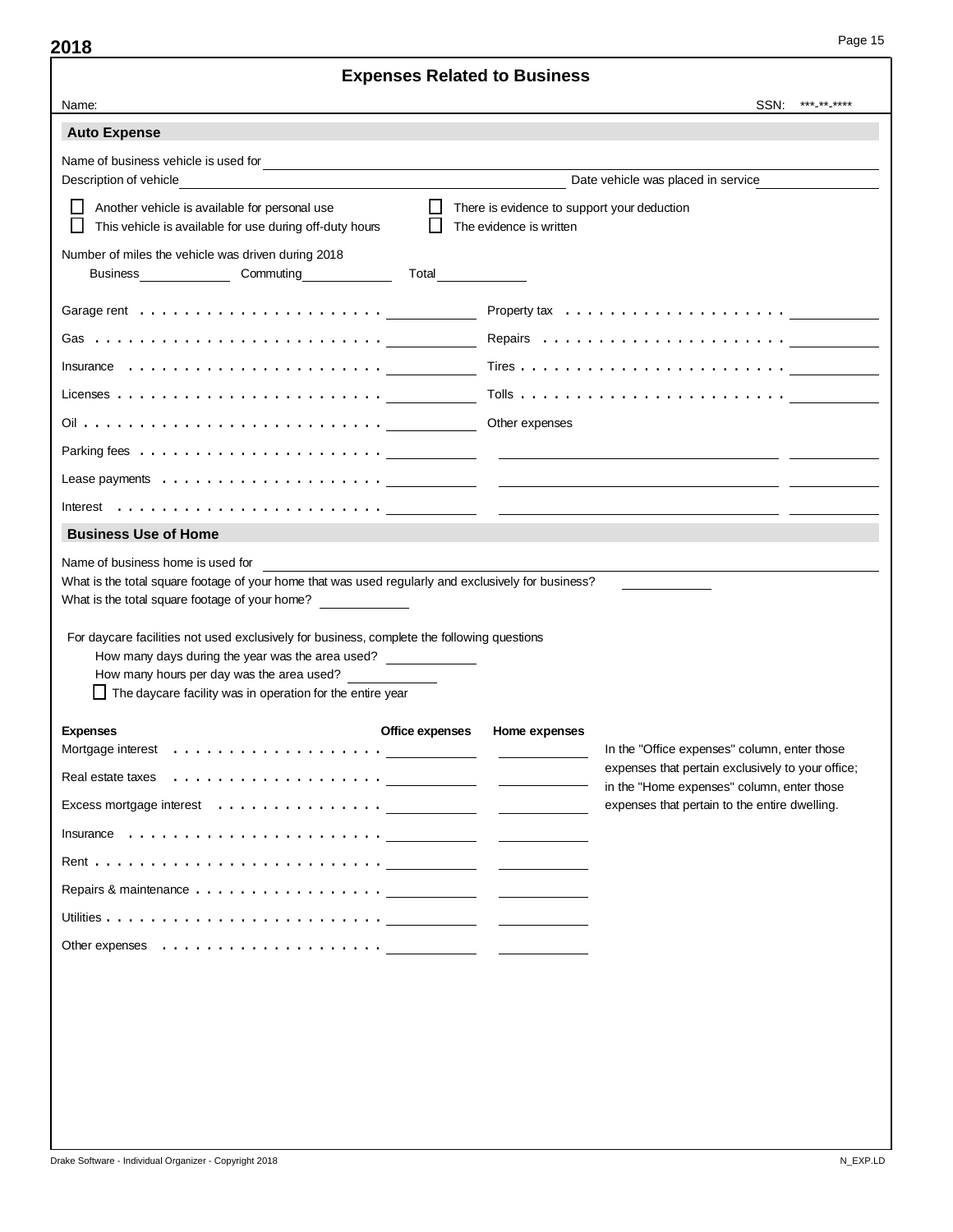| <b>Schedule A - Itemized Deductions</b>                                             |                                                                              |  |  |
|-------------------------------------------------------------------------------------|------------------------------------------------------------------------------|--|--|
| Name:                                                                               | SSN:<br>***_**_****                                                          |  |  |
| <b>Medical and Dental Expenses</b>                                                  | <b>Charitable Contributions</b>                                              |  |  |
| Health insurance premiums (paid by you) $\dots \dots$                               | Donations to charity<br>Cash<br><b>Noncash</b><br><b>Amount</b>              |  |  |
| Long-term care premiums (you) $\cdots$ $\cdots$ $\cdots$ $\cdots$ $\cdots$          | $\mathsf{L}$<br>Church $\ldots$ , $\ldots$                                   |  |  |
|                                                                                     | $\mathsf{L}$<br>Boy or Girl Scouts<br>$\mathbf{L}$                           |  |  |
| Long-term care premiums (dependents)                                                | Goodwill<br>$\mathbf{I}$                                                     |  |  |
| Mileage driven for medical purposes                                                 | Red Cross<br>$\mathbf{L}$                                                    |  |  |
| Medical and dental expenses                                                         | Salvation Army<br>$\mathbf{L}$                                               |  |  |
| Doctor, dental, etc $\dots \dots \dots \dots \dots \dots$                           | United Way<br>$\mathbf{L}$                                                   |  |  |
| Prescription medicines                                                              | Veterans                                                                     |  |  |
|                                                                                     | Hospital<br>$\mathbf{L}$                                                     |  |  |
| Glasses and contacts                                                                | University<br>$\mathbf{L}$                                                   |  |  |
| Hearing aids $\ldots \ldots \ldots \ldots \ldots \ldots$                            | Other $\ldots$ , $\ldots$ , $\ldots$<br>$\mathbf{L}$                         |  |  |
|                                                                                     | Miles driven for charitable purposes                                         |  |  |
| Medical equipment & supplies                                                        | <b>Other Miscellaneous Deductions</b>                                        |  |  |
|                                                                                     | Amortizable bond premiums                                                    |  |  |
| Laboratory services                                                                 | Federal estate tax                                                           |  |  |
|                                                                                     | Gambling losses                                                              |  |  |
| Other $\ldots \ldots \ldots \ldots \ldots \ldots \ldots$                            | Impairment-related work expenses                                             |  |  |
| <b>Taxes Paid</b>                                                                   | Claim repayments $\dots \dots \dots \dots \dots$                             |  |  |
| State and local income taxes                                                        | Unrecovered pension investments.                                             |  |  |
|                                                                                     | Loss from other activities from Schedule K-1                                 |  |  |
|                                                                                     | Ordinary loss debt instrument                                                |  |  |
| Personal property taxes $\ldots \ldots \ldots \ldots \ldots$                        | <b>Job Expenses &amp; Certain Miscellaneous Deductions</b>                   |  |  |
| Other taxes (list)                                                                  | Necessary job expenses you paid that were not reimbursed by your<br>employer |  |  |
|                                                                                     | Safety equipment, tools, & supplies                                          |  |  |
|                                                                                     | Uniforms $\ldots \ldots \ldots \ldots \ldots \ldots$                         |  |  |
| <b>Interest Paid</b>                                                                | Protective clothing (shoes, hardhats, glasses, etc.)                         |  |  |
| Mortgage interest paid (attach Form 1098)                                           | Dues to professional organizations.                                          |  |  |
| Some of your home mortgage loan was not<br>used to buy, build, or improve your home | Books & subscriptions                                                        |  |  |
| Mortgage interest paid to an individual                                             | Other $\dots\dots\dots\dots\dots\dots\dots\dots$                             |  |  |
| Paid to:                                                                            | Tax preparation fees $\ldots \ldots \ldots \ldots \ldots$                    |  |  |
| Name                                                                                | Other nonpersonal expenses related to taxable income                         |  |  |
| Address                                                                             |                                                                              |  |  |
| City, State, ZIP                                                                    |                                                                              |  |  |
| SSN or EIN                                                                          | Investment expenses not entered elsewhere                                    |  |  |
| Qualified mortgage insurance premiums _______________                               | Other $\dots \dots \dots \dots \dots \dots \dots$                            |  |  |
| Investment interest $\ldots \ldots \ldots \ldots \ldots \ldots$                     |                                                                              |  |  |
|                                                                                     |                                                                              |  |  |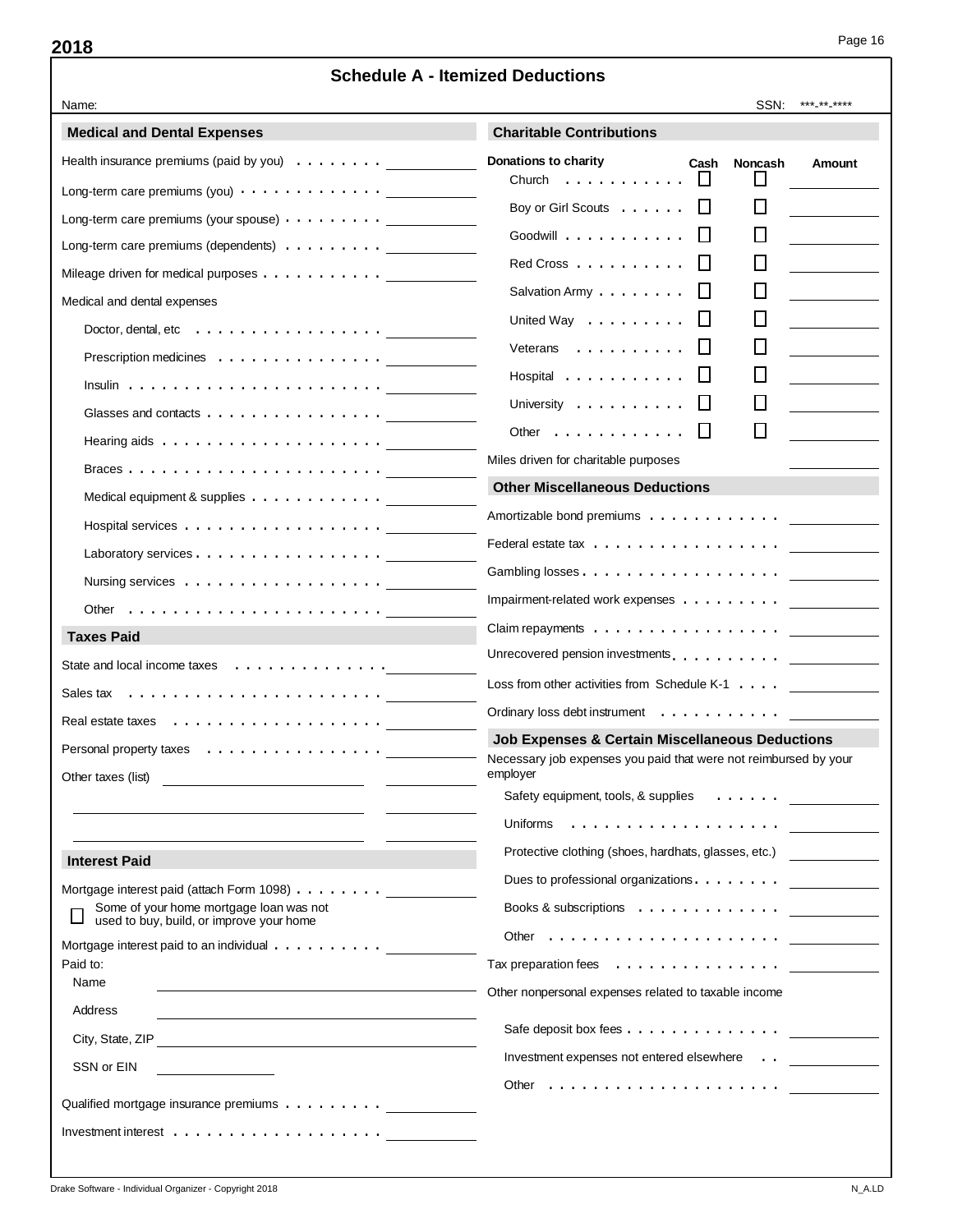| Name:<br><b>Mortgage Interest</b><br>Provide all copies of Form 1098<br>Mortgage<br>interest<br>Lender's name<br>received<br><b>Employee Business Expenses</b><br>You are a qualified performing artist<br>You are a fee-based state or local government official<br>You are a disabled employee with impairment-related work expenses<br>You are a reservist<br><b>NOT reimbursed</b><br>by your employer | Mortgage<br>insurance<br>premiums<br>You are a member of the clergy<br>You used your personal vehicle for your job during 2018 | SSN:<br>*** ** ****<br><b>Real estate</b><br>taxes paid    |
|------------------------------------------------------------------------------------------------------------------------------------------------------------------------------------------------------------------------------------------------------------------------------------------------------------------------------------------------------------------------------------------------------------|--------------------------------------------------------------------------------------------------------------------------------|------------------------------------------------------------|
|                                                                                                                                                                                                                                                                                                                                                                                                            |                                                                                                                                |                                                            |
|                                                                                                                                                                                                                                                                                                                                                                                                            |                                                                                                                                |                                                            |
|                                                                                                                                                                                                                                                                                                                                                                                                            |                                                                                                                                |                                                            |
|                                                                                                                                                                                                                                                                                                                                                                                                            |                                                                                                                                |                                                            |
|                                                                                                                                                                                                                                                                                                                                                                                                            |                                                                                                                                |                                                            |
|                                                                                                                                                                                                                                                                                                                                                                                                            |                                                                                                                                |                                                            |
|                                                                                                                                                                                                                                                                                                                                                                                                            |                                                                                                                                |                                                            |
|                                                                                                                                                                                                                                                                                                                                                                                                            |                                                                                                                                |                                                            |
|                                                                                                                                                                                                                                                                                                                                                                                                            |                                                                                                                                |                                                            |
|                                                                                                                                                                                                                                                                                                                                                                                                            |                                                                                                                                |                                                            |
|                                                                                                                                                                                                                                                                                                                                                                                                            |                                                                                                                                |                                                            |
|                                                                                                                                                                                                                                                                                                                                                                                                            |                                                                                                                                |                                                            |
|                                                                                                                                                                                                                                                                                                                                                                                                            |                                                                                                                                |                                                            |
|                                                                                                                                                                                                                                                                                                                                                                                                            |                                                                                                                                | Reimbursed by your employer                                |
|                                                                                                                                                                                                                                                                                                                                                                                                            |                                                                                                                                | not included on your W-2                                   |
|                                                                                                                                                                                                                                                                                                                                                                                                            |                                                                                                                                |                                                            |
| Parking fees, tolls, local transportation                                                                                                                                                                                                                                                                                                                                                                  |                                                                                                                                |                                                            |
| Meals.                                                                                                                                                                                                                                                                                                                                                                                                     |                                                                                                                                |                                                            |
| Overnight business travel expenses<br>(Do not include meals & entertainment) $\cdots$                                                                                                                                                                                                                                                                                                                      |                                                                                                                                |                                                            |
|                                                                                                                                                                                                                                                                                                                                                                                                            |                                                                                                                                |                                                            |
|                                                                                                                                                                                                                                                                                                                                                                                                            |                                                                                                                                |                                                            |
|                                                                                                                                                                                                                                                                                                                                                                                                            |                                                                                                                                |                                                            |
|                                                                                                                                                                                                                                                                                                                                                                                                            |                                                                                                                                |                                                            |
| <b>Casualties and Thefts</b>                                                                                                                                                                                                                                                                                                                                                                               |                                                                                                                                |                                                            |
| FEMA code <u>__________</u>                                                                                                                                                                                                                                                                                                                                                                                | FEMA code                                                                                                                      |                                                            |
|                                                                                                                                                                                                                                                                                                                                                                                                            |                                                                                                                                | Property description<br><u>Example 2014</u>                |
| Property location                                                                                                                                                                                                                                                                                                                                                                                          | Property location                                                                                                              | <u> 1989 - Jan James Barnett, fransk politik (d. 1989)</u> |
|                                                                                                                                                                                                                                                                                                                                                                                                            |                                                                                                                                |                                                            |
|                                                                                                                                                                                                                                                                                                                                                                                                            | Date property was acquired _________________                                                                                   |                                                            |
|                                                                                                                                                                                                                                                                                                                                                                                                            |                                                                                                                                |                                                            |
|                                                                                                                                                                                                                                                                                                                                                                                                            |                                                                                                                                |                                                            |
|                                                                                                                                                                                                                                                                                                                                                                                                            |                                                                                                                                |                                                            |
|                                                                                                                                                                                                                                                                                                                                                                                                            |                                                                                                                                | Insurance reimbursement                                    |